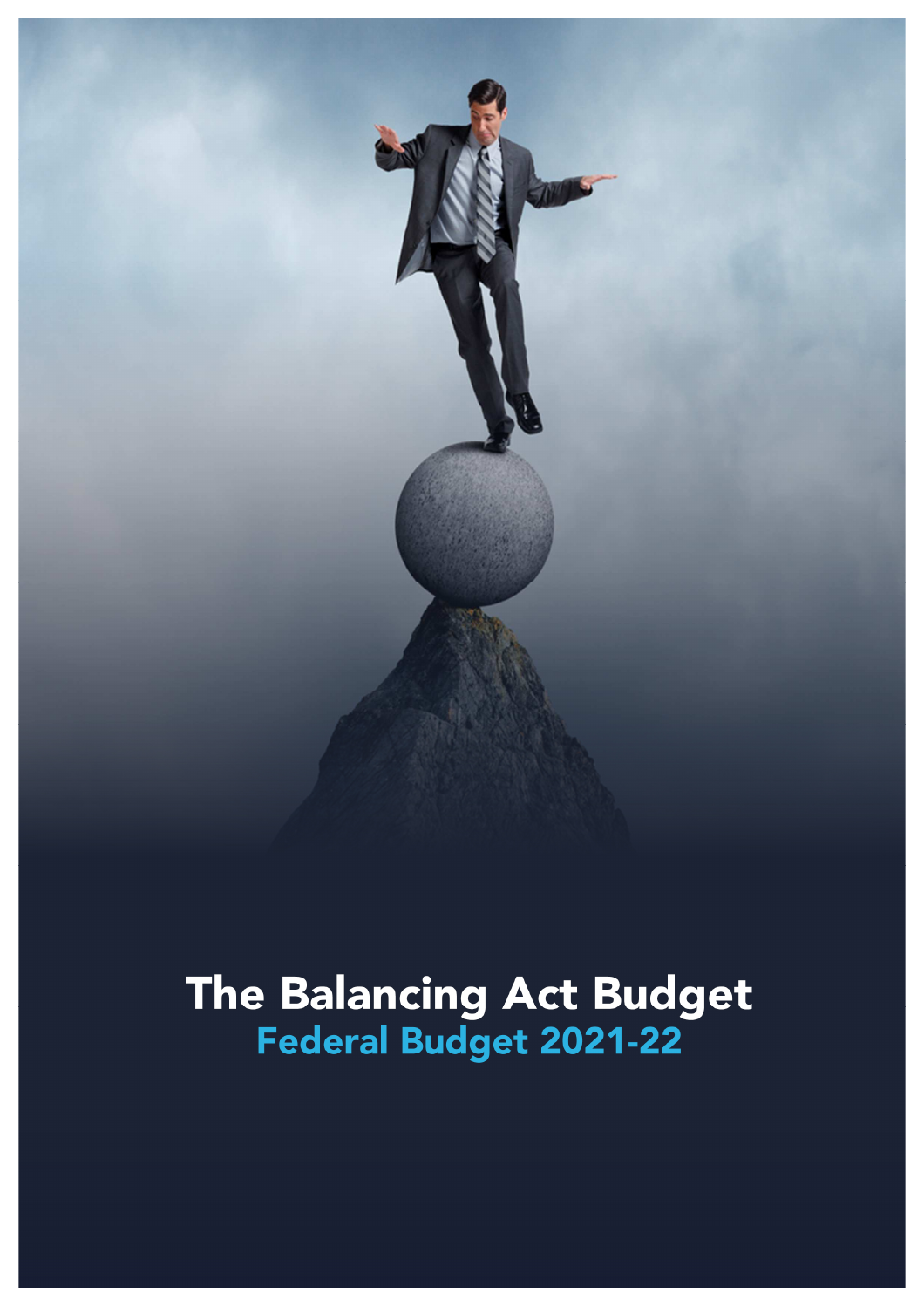

## Contents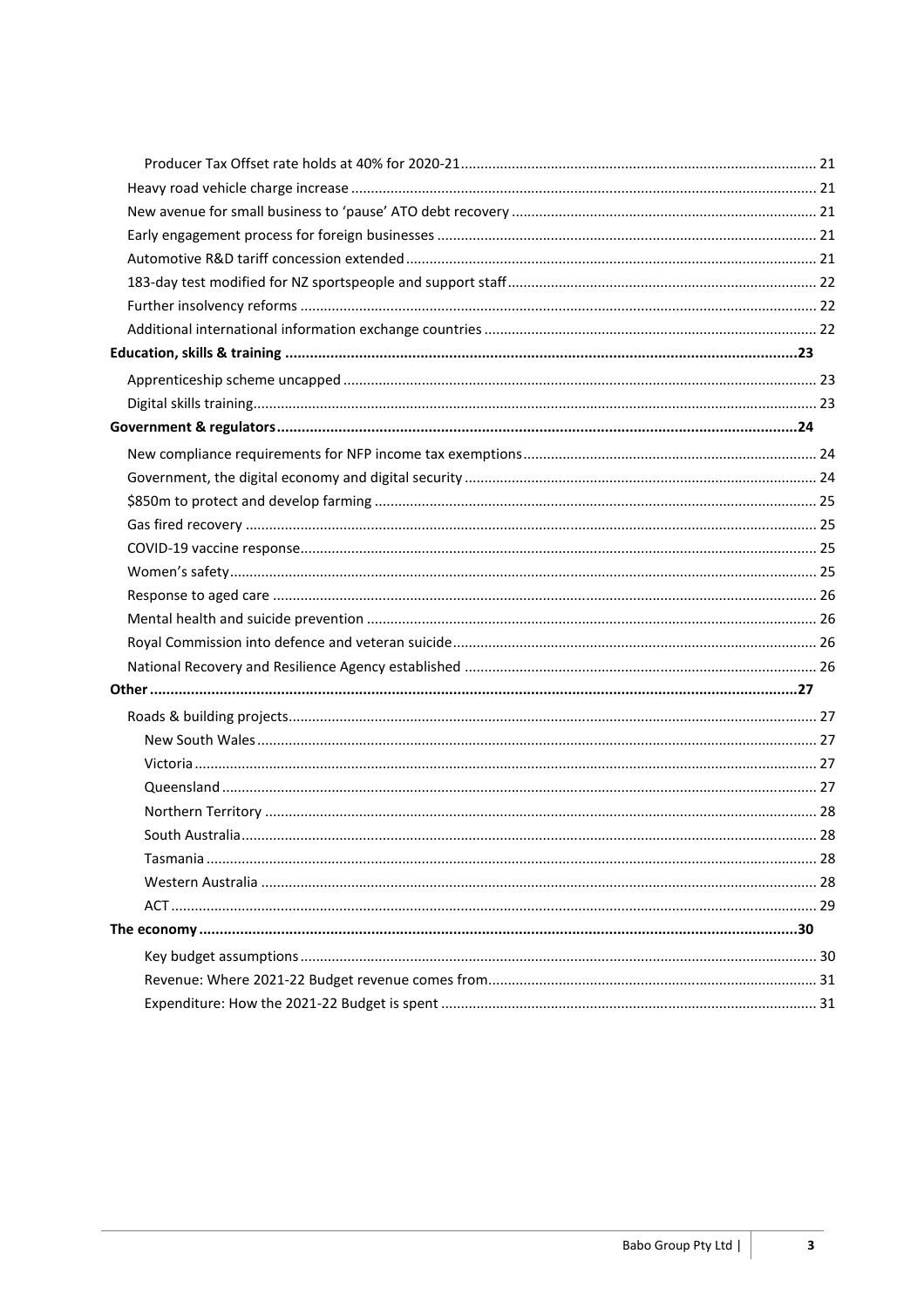

The information contained herein is provided on the understanding that it neither represents nor is intended to be advice or that the authors or distributor is engaged in rendering legal or professional advice. Whilst every care has been taken in its preparation no person should act specifically on the basis of the material contained herein. If assistance is required, professional advice should be obtained.

The material contained in the Budget 2021-22 Update should be used as a guide in conjunction with professional expertise and judgement. All responsibility for applications of the Budget 2021-22 Update and for the direct or indirect consequences of decisions based on the Budget 2021-22 Update rests with the user. Knowledge Shop Pty Ltd, Babo Group Pty Ltd, directors and authors or any other person involved in the preparation and distribution of this guide, expressly disclaim all and any contractual, tortious or other form of liability to any person in respect of the Budget 2021-22 Update and any consequences arising from its use by any person in reliance upon the whole or any part of the contents of this guide.

#### Copyright © Knowledge Shop Pty Ltd. 12 May 2021

All rights reserved. No part of the Budget 2021-22 Budget should be reproduced or utilised in any form or by any means, electronic or mechanical, including photocopying, recording or by information storage or retrieval system, other than specified without written permission from Knowledge Shop Pty Ltd.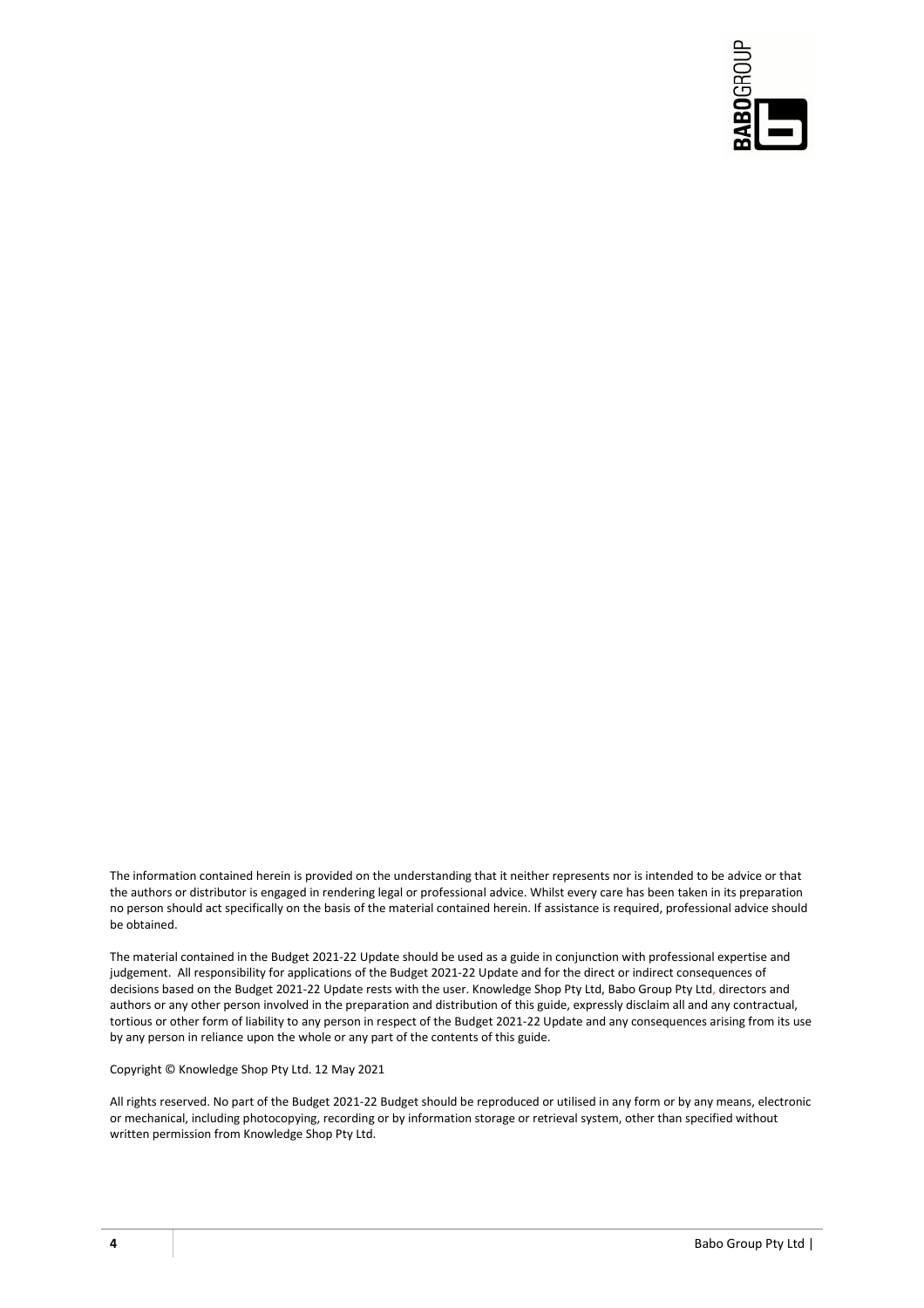## **Budget 2021-22: The Balancing Act Budget**

**The 2021-22 Federal Budget is a balancing act between a better than anticipated deficit (\$106 bn), an impending election, and the need to invest in the long term.** 

Key initiatives include:

- Extension of temporary full expensing and loss-carry back providing immediate deductions for business investment in capital assets
- Introduction of a 'patent box' offering tax concessions on income derived from medical and biotech patents
- Tax and investment incentives for the digital economy
- Extension of the low and middle income tax offset
- Child care subsidy increase for families with multiple children
- **\$17.7 billion over 5 years to reform aged care**
- $\bullet$  \$2.3 billion on mental health infrastructure and programs
- New and extended home ownership programs for first home owners and single parents

It is also a human budget (cynics would say voter focussed), with \$17.7 billion dedicated to aged care, more money in the pockets of low income earners, the COVID vaccine rollout, \$2 billion for mental health, a women's economic package including a child care subsidy increase and funding to prevent violence, and a Royal Commission into defence and veteran suicide.

There will also be a lot of money flowing through to the private sector to those that are capable of developing new technologies. Momentum and drive to develop new initiatives is a strong theme and in some circumstances the Government will offset the risk of those initiatives – if you are in the right sectors.

The \$1.2 billion digital economy strategy seeks to rewrite Australia's underlying infrastructure and incentivise business to boldly develop towards a digital future. The program is broad from upskilling the workforce, the expansion of consumer digital rights, the development of SME digitisation, Government service delivery, to cybersecurity.

Beyond digital, co-funding and seed capital is available to those developing new technologies that reduce emissions, and grow new export markets and jobs in this sector.

Productivity is a key take-out with several measures targeted at encouraging industry to innovate and develop including the extension of full expensing and the loss carry back measures.

If we can assist you to take advantage of any of the Budget measures, or to risk protect your position, please let us know.

BABO GROUP PTY LTD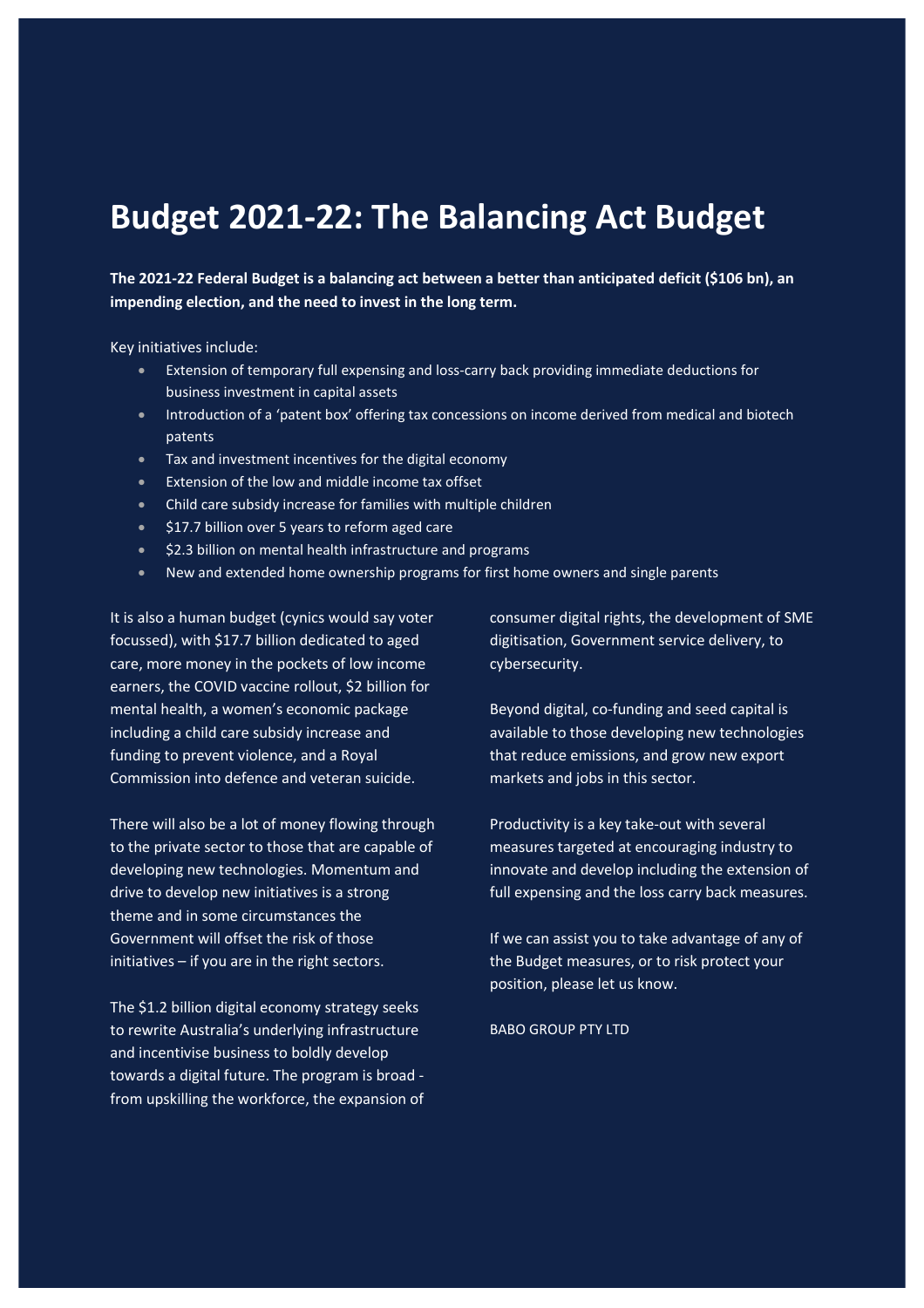

# For You & Your Family

## Low and middle income tax offset extended

| Date of effect | From 1 July 2021 to 30 June 2022 |
|----------------|----------------------------------|

As widely predicted, the Low and Middle Income Tax Offset (LMITO) will be extended for another year. The LMITO provides a reduction in tax of up to \$1,080 for individuals with a taxable income of up to \$126,000 and will be retained for the 2021-22 year.

| Taxable income                 | <b>Offset</b>                                                            |
|--------------------------------|--------------------------------------------------------------------------|
| \$37,000 or less               | \$255                                                                    |
| Between \$37,001 and \$48,000  | \$255 plus 7.5 cents for every dollar above \$37,000, up to a maximum of |
|                                | \$1,080                                                                  |
| Between \$48,001 and \$90,000  | \$1,080                                                                  |
| Between \$90,001 and \$126,000 | \$1,080 minus 3 cents for every dollar of the amount above \$90,000      |

The tax offset is triggered when a taxpayer lodges their tax return.

## Medicare levy low income threshold

| Date of effect | ንበጋቢ<br>lulv<br>23 J W I |
|----------------|--------------------------|

The Government will increase the Medicare levy low-income thresholds for singles, families, and seniors and pensioners from 1 July 2020 to take account of recent movements in the CPI so that low-income taxpayers generally continue to be exempt from paying the Medicare levy.

|                                             | 2019-20  | 2020-21  |
|---------------------------------------------|----------|----------|
| <b>Singles</b>                              | \$22,801 | \$23,226 |
| Family threshold                            | \$38,474 | \$39,167 |
| Single seniors and pensioners               | \$36,056 | \$36,705 |
| Family threshold for seniors and pensioners | \$50,191 | \$51,094 |

For each dependent child or student, the family income thresholds increase by a further \$3,597 instead of the previous amount of \$3,533.

## \$250 self-education expense reduction removed

| Date of effect | First income year after the date of Royal Assent of the enabling legislation |
|----------------|------------------------------------------------------------------------------|
|                |                                                                              |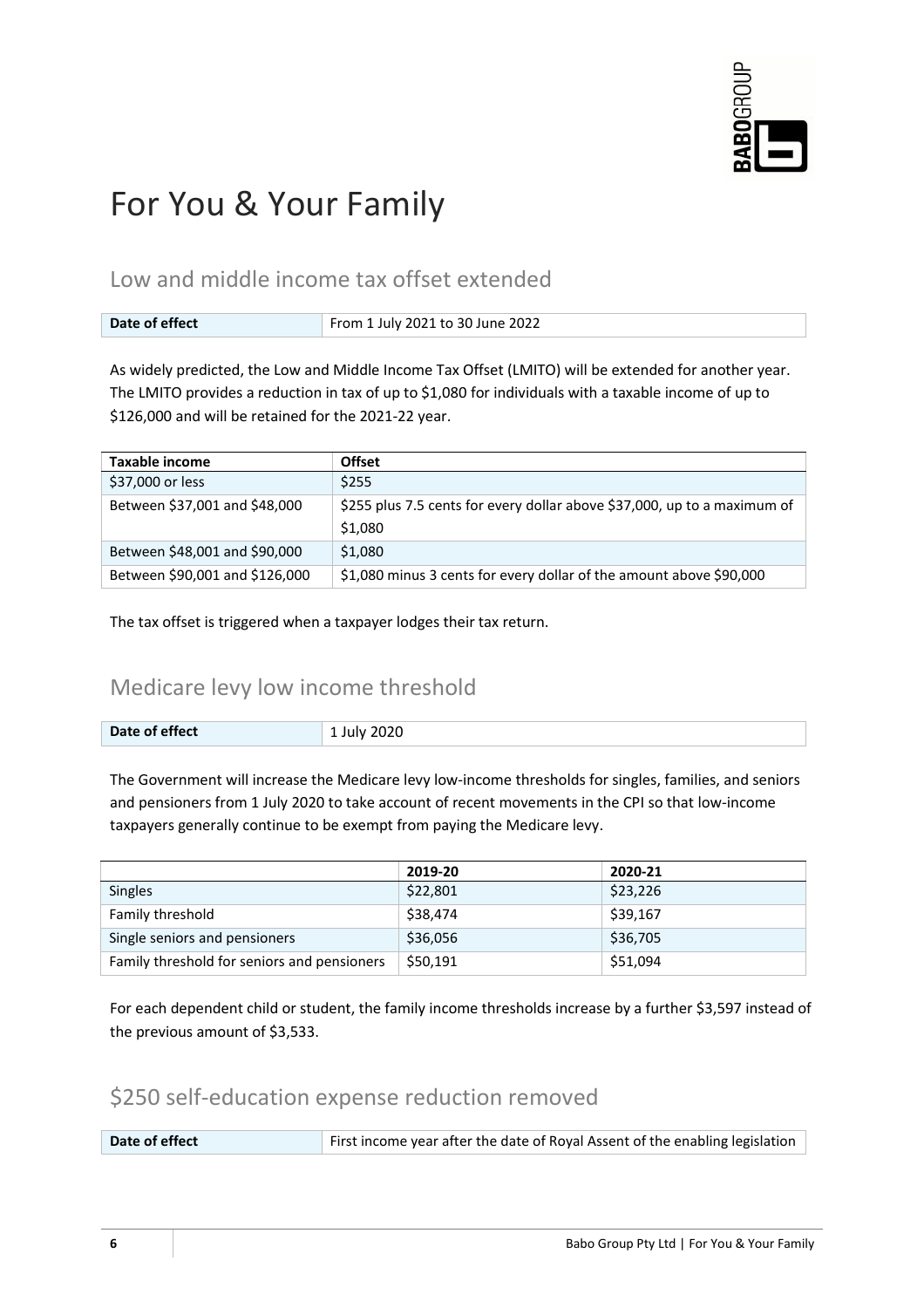Currently, individuals claiming a deduction for self-education expenses sometimes need to reduce the deductible amount by up to \$250. The rules in this area are complex as they only apply to self-education expenses that fall within a specific category and certain non-deductible expenses can be offset against the \$250 reduction. This reduction will be removed, which should make it easier for individuals to calculate their self-education deductions.

## Child care subsidy increase for families with multiple children under 5 in child care

| <b>Previously announced</b> |             |
|-----------------------------|-------------|
| Date of effect              | 1 July 2022 |

From 1 July 2022 the Government will:

- Increase child care subsidies available to families with more than one child aged five and under in child care, and
- Remove the \$10,560 cap on the Child Care Subsidy.

For those families with more than one child in child care, the level of subsidy received will increase by 30% to a maximum subsidy of 95% of fees paid for their second and subsequent children (tapered by income and hours of care).

Under the current system, the maximum child care subsidy payable is 85% of child care fees and it applies at the same rate per child, regardless of how many children a family may have in care.

Why? In October 2020, analysis by the Grattan Institute revealed that mothers lose 80%, 90% and even 100% of their take-home pay from working a fourth or fifth day after the additional childcare costs, clawback of the childcare subsidy, and tax and benefit changes are factored in.

"Unsurprisingly, not many find the option of working for free or close to it particularly attractive. The "1.5 earner" model has become the norm in Australia. And our rates of part-time work for women are thirdhighest in the OECD.

Childcare costs are the biggest contributor to these "workforce disincentives". The maximum subsidy is not high enough for low-income families, and the steep taper and annual cap limit incentives to work beyond three days, across the income spectrum," the report said.

Media release - Making child care more affordable and boosting workforce participation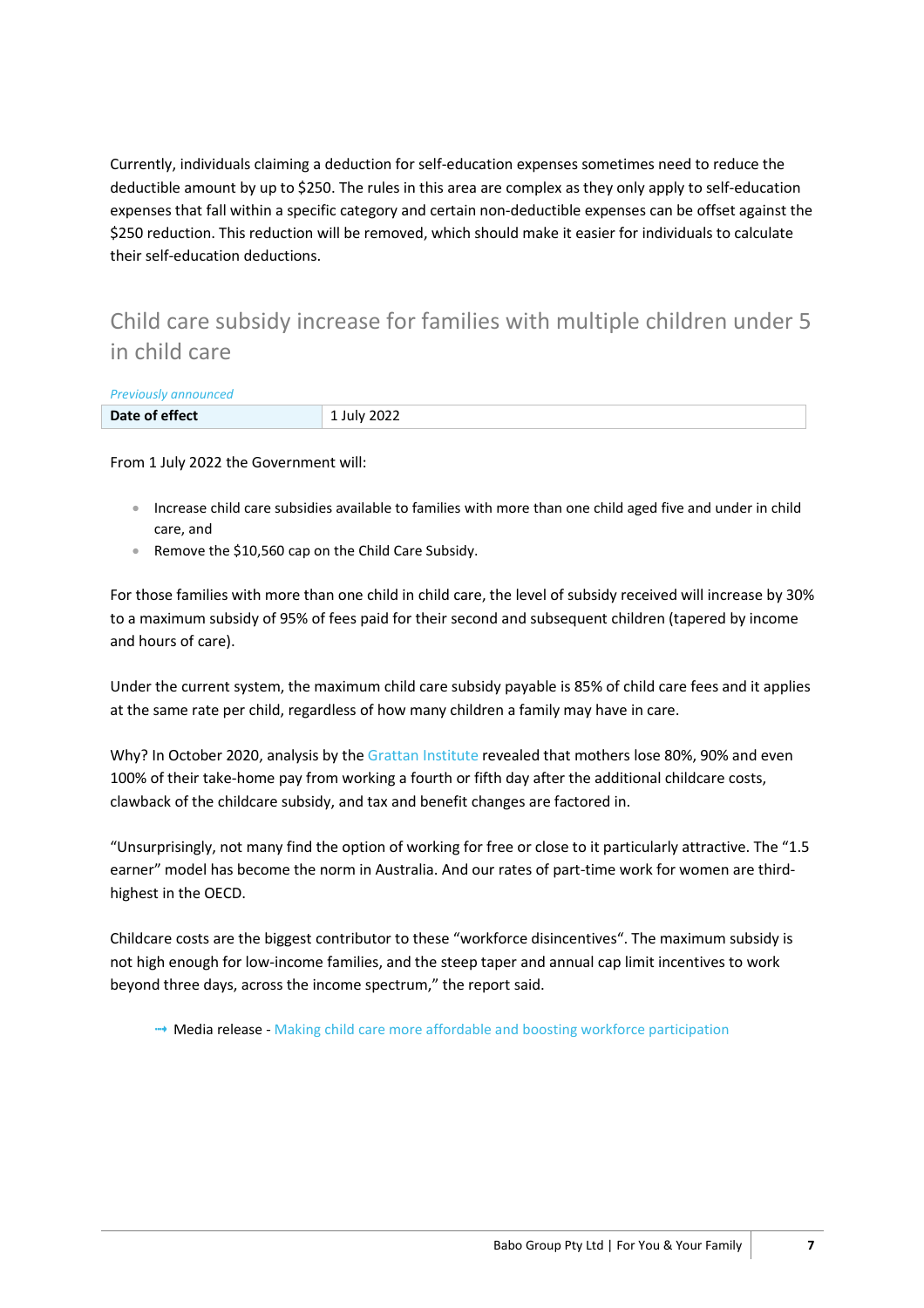

## Underwriting home ownership

#### *Previously announced*

The Government has announced new and expanded programs to assist Australians to buy a home.

#### **2% deposit home loans for single parents**

| Date of effect | 2021<br>lulv |
|----------------|--------------|

The Government will guarantee 10,000 single parents with dependants to enable them to access a home loan with a deposit as low as 2% under the **Family Home Guarantee**. Similar to the first home loan deposit scheme, the program will guarantee the additional 18% normally required for a deposit without lenders mortgage insurance.

The Family Home Guarantee is aimed at single parents with dependants, regardless of whether that single parent is a first home buyer or previous owner-occupier. Applicants must be Australian citizens, at least 18 years of age and have an annual taxable income of no more than \$125,000.

- Media release Update from the Australian Government: Family Home Guarantee
- $\rightarrow$  Media release Improving opportunities for home ownership

#### **5% deposit home loans for first home buyers building new homes**

| Date of effect | 1 July 2021 to 30 June 2022 |
|----------------|-----------------------------|
|----------------|-----------------------------|

The First Home Loan Deposit Scheme will be extended by another 10,000 places from 1 July 2021 to 30 June 2022. Eligible first home buyers can build a new home with a deposit of as little as 5% (lenders criteria apply). The Government guarantees a participating lender up to 15% of the value of the property purchased that is financed by an eligible first home buyer's home loan. Twenty seven participating lenders offer places under the scheme.

Under the scheme, first home buyers can build or purchase a new home, including newly-constructed dwellings, off-the-plan dwellings, house and land packages, land and a separate contract to build a new home, and can be used in conjunction with other schemes and concessions for first home buyers. Conditions and timeframes apply.

- $\rightarrow$  Media release Update from the Australian Government: Family Home Guarantee
- $\rightarrow$  Media release Improving opportunities for home ownership
- $\rightarrow$  FHLDS eligibility

#### **First home saver scheme cap increase**

**Date of effect** Start of the first financial year after Royal Assent of the enabling legislation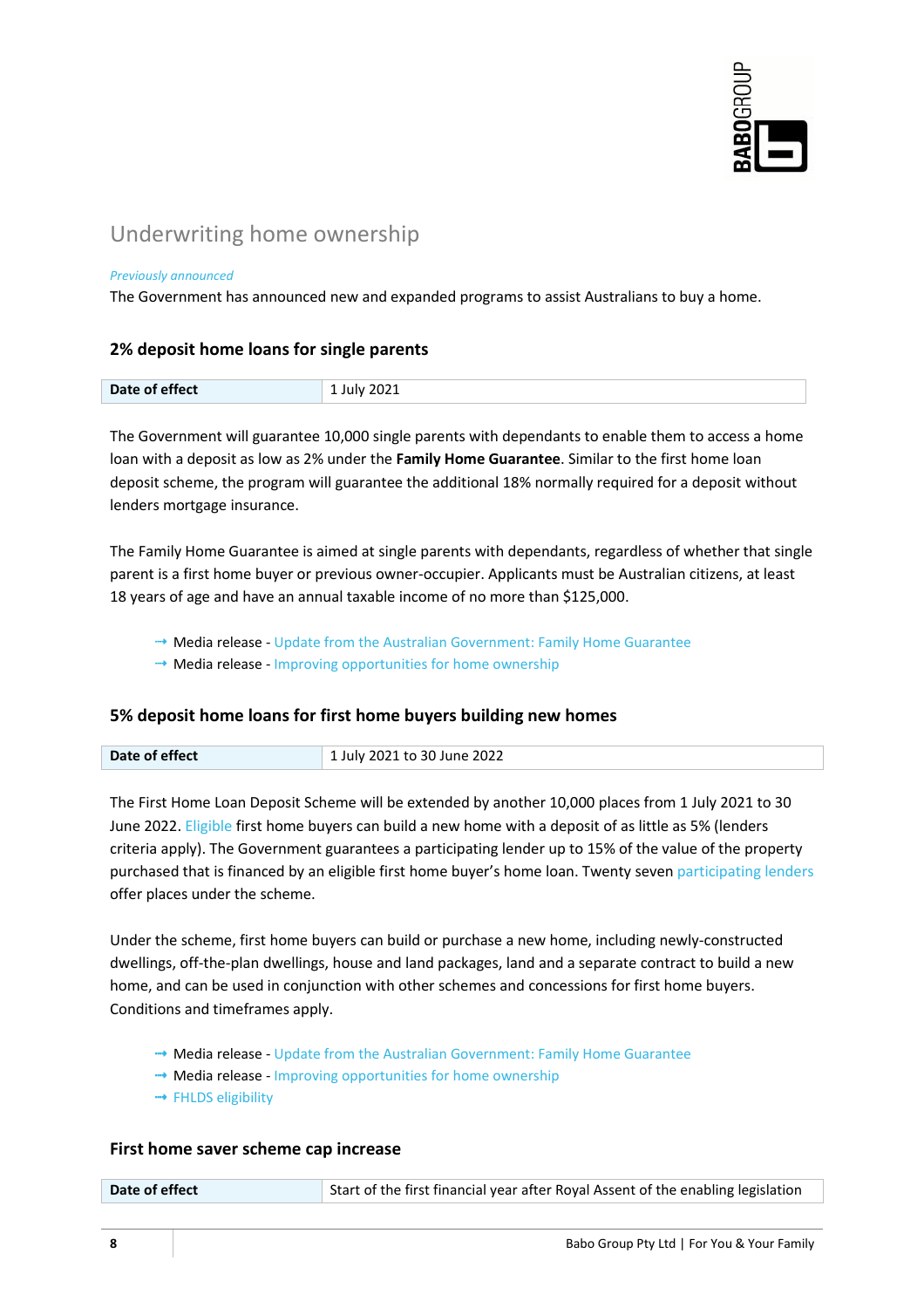| to be 1 July 2022<br>Evnom |
|----------------------------|
|                            |

The first home super saver (FHSS) scheme allows you to save money for your first home inside your super fund, enabling you to save faster by accessing the concessional tax treatment of superannuation. You can make voluntary concessional (before-tax) and voluntary non-concessional (after-tax) contributions into your super fund and then apply to release those funds.

Currently under the scheme, participants can release up to \$15,000 of the voluntary contributions (and earnings) they have made in a financial year up to a total of \$30,000 across all years.

The Government has announced that the current maximum releasable amount of \$30,000 will increase to \$50,000.

The voluntary contributions made to superannuation are assessed under the applicable contribution caps; there is no separate cap for these amounts.

Amounts withdrawn will be taxed at marginal rates less a 30% offset. Non-concessional contributions made to the FHSS are not taxed.

To be eligible for the scheme, you must be 18 years of age or over, never owned property in Australia, and have not previously applied to release superannuation amounts under the scheme. Eligibility is assessed on an individual basis. This means that couples, siblings or friends can each access their own eligible FHSS contributions to purchase the same property.

 $\rightarrow$  Media release - Improving opportunities for home ownership

## JobTrainer extended

The Government has committed an additional \$500 million to extend the JobTrainer Fund by a further 163,000 places and extend the program until 31 December 2022. JobTrainer is matched by state and territory governments and provides job seekers, school leavers and young people access to free or lowfee training places in areas of skills shortages.

## Full tax exemption for ADF personnel – operation Paladin

| Date of effect<br>.) 21 ' |  |
|---------------------------|--|
|---------------------------|--|

The Government will provide a full income tax exemption for the pay and allowances of Australian Defence Force (ADF) personnel deployed to Operation Paladin. Operation Paladin is Australia's contribution to the United Nations Truce Supervision Organisation, with ADF personnel deployed in Israel, Jordan, Syria, Lebanon and Egypt.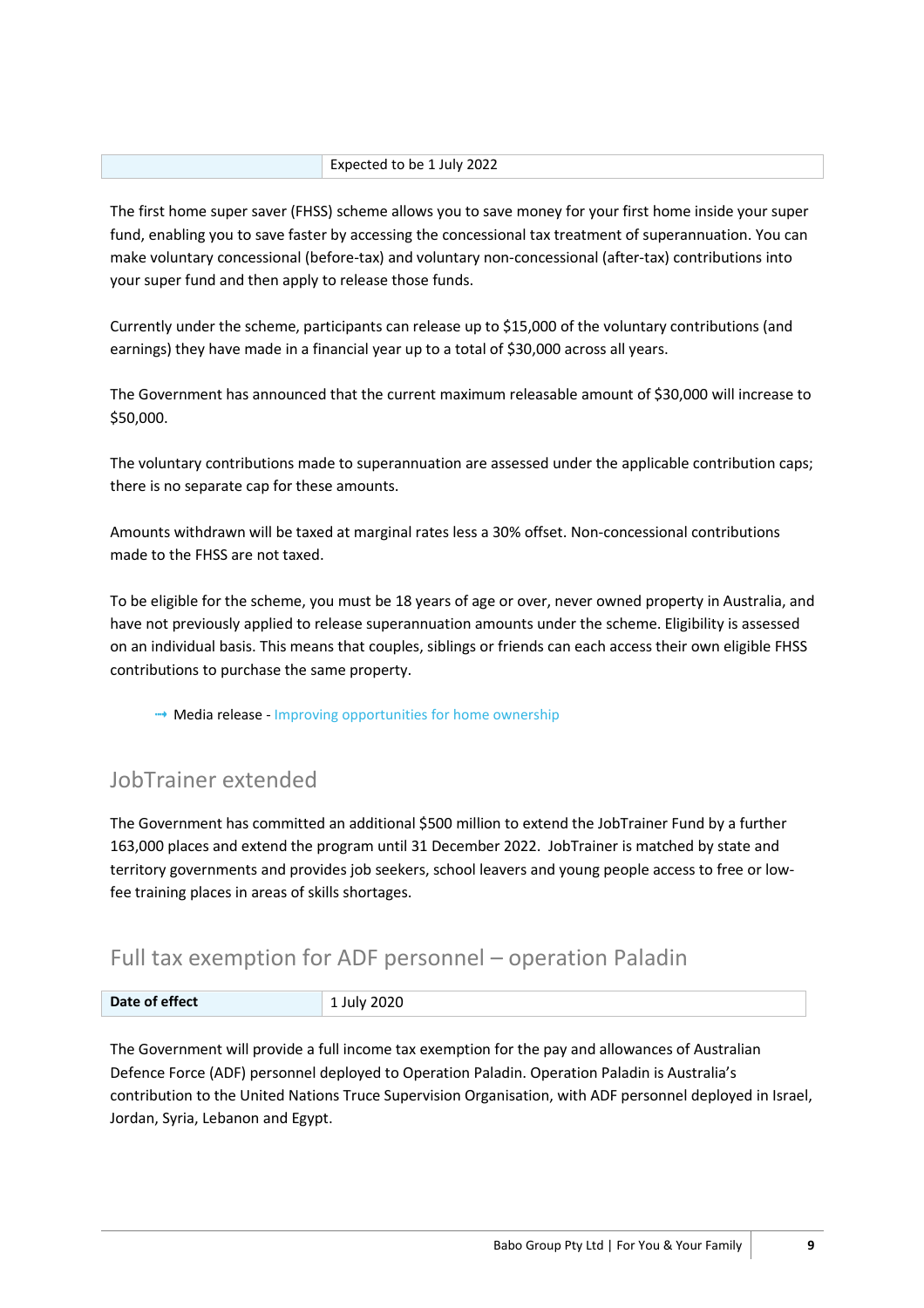

# Your superannuation

## Work test repealed for voluntary superannuation contributions

| Date of effect | The first financial year after Royal Assent of the enabling legislation |
|----------------|-------------------------------------------------------------------------|
|                | Expected to be 1 July 2022                                              |

Individuals aged 67 to 74 years will be able to make or receive non-concessional or salary sacrifice superannuation contributions without meeting the work test. The contributions are subject to existing contribution caps and include contributions under the bring-forward rule.

Currently, the 'work test' requires individuals aged 67 to 74 years to work at least 40 hours over a 30 day period in a financial year to be able to make voluntary contributions (both concessional and nonconcessional) to their superannuation, or receive contributions from their spouse.

Personal concessional contributions will remain subject to the 'work test' for those aged between 67-74.

## Expanded access to 'downsizer' contributions from sale of family home

| Date of effect | The first financial year after Royal Assent of the enabling legislation |
|----------------|-------------------------------------------------------------------------|
|                | Expected to be 1 July 2022                                              |

The eligibility age to access downsizer contributions will decrease from 65 years of age to 60.

Currently, downsizer contributions enable those over the age of 65 to contribute \$300,000 from the proceeds of selling their home to their superannuation fund. These contributions are excluded from the existing age test, work test and the \$1.7 million transfer balance threshold (but will not be exempt from your transfer balance cap).

Both members of a couple can take advantage of the concession for the same home. That is, if a couple have joint ownership of a property and meet the other criteria, both people can contribute up to \$300,000 (\$600,000 per couple).

Downsizer contributions apply to sales of a principal residence owned for the past ten or more years.

Sale proceeds contributed to superannuation under this measure will count towards the Age Pension assets test.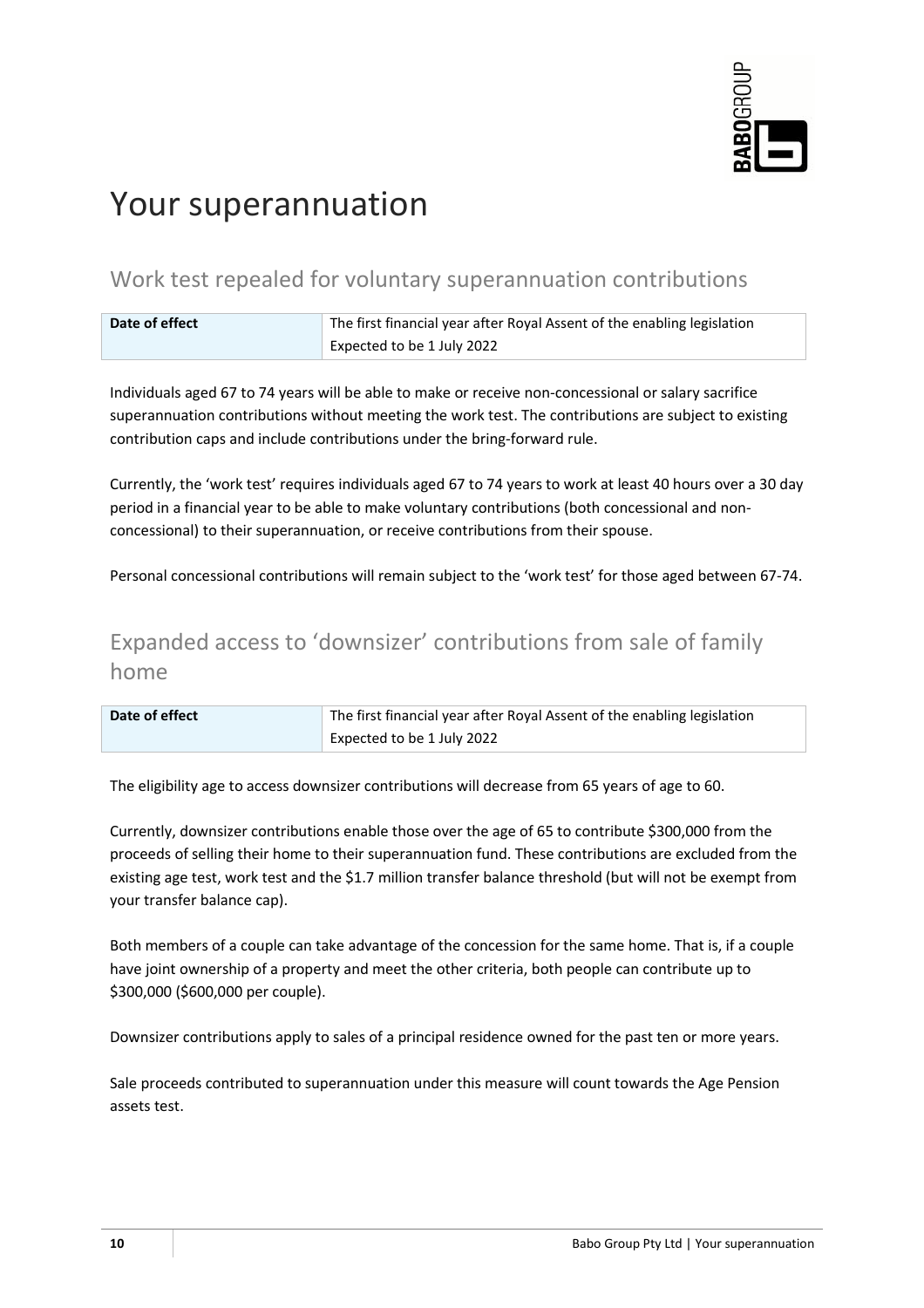## SMSF residency tests relaxed

| Date of effect | The first financial year after Royal Assent of the enabling legislation |
|----------------|-------------------------------------------------------------------------|
|                | Expected to be 1 July 2022                                              |

The residency rules for Self Managed Superannuation Funds (SMSFs) and small APRA regulated funds (SAFs) will be relaxed by extending the central control and management test safe harbour from two to five years for SMSFs, and removing the active member test for both fund types.

This change will enable SMSF and SAF members to contribute to their super while temporarily overseas, (as members of large APRA-regulated funds can do).

An SMSF must be considered an Australian Superannuation Fund in order to be a complying superannuation fund and receive tax concessions. If a super fund fails to meet the definition of an Australian Superannuation Fund then it is likely to become a non-complying, if this occurs the fund's assets and income are taxed at the highest marginal tax rate.

This measure will enable SMSF and SAF members to keep and continue to contribute to their fund while predominantly undertaking overseas work and education opportunities.

## SMSF legacy product conversions

| Date of effect | The first financial year after Royal Assent of the enabling legislation |
|----------------|-------------------------------------------------------------------------|
|                |                                                                         |

Individuals will be able to exit a specified range of legacy retirement products, together with any associated reserves, for a two-year period. This includes market-linked, life-expectancy and lifetime products, but not flexi-pension products or a lifetime product in a large APRA-regulated or public sector defined benefit scheme.

Currently, these products can only be converted into another like product and limits apply to the allocation of any associated reserves without counting towards an individual's contribution caps. The measure will permit full access to all of the product's underlying capital, including any reserves, and allow individuals to potentially shift to more contemporary retirement products.

This will be a voluntary measure and not a mandated requirement for those individuals who hold these legacy accounts.

Social security and taxation treatment will not be grandfathered for any new products commenced with commuted funds and the commuted reserves will be taxed as an assessable contribution.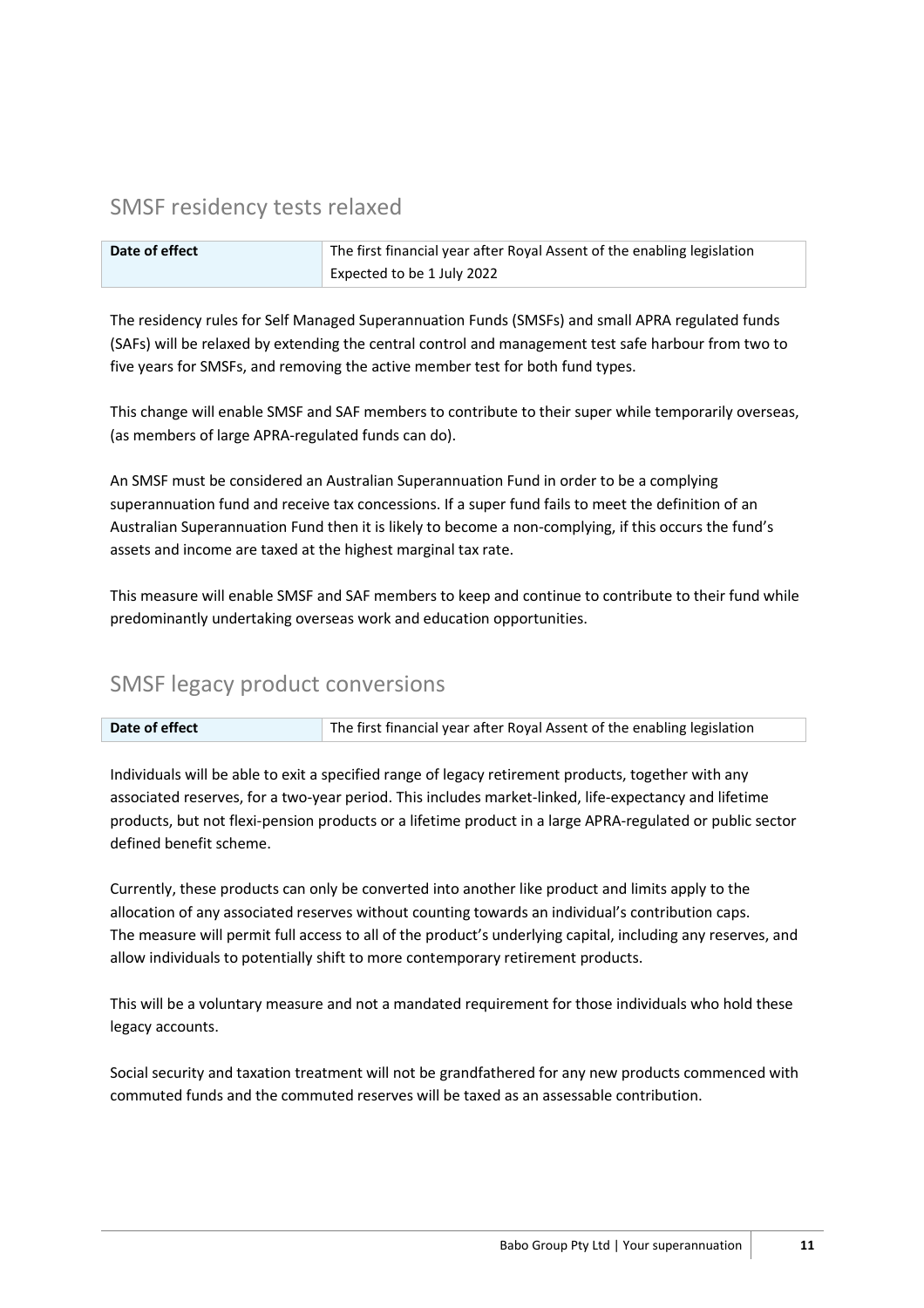

## Early release of super scheme for victims of domestic violence not proceeding

The Government is not proceeding with the measure to extend early release of superannuation to victims of family and domestic violence.

## Technical changes to First Home Super Saver Scheme

Technical changes will be made to the First Home Super Saver Scheme to reduce errors and streamline applications. These include:

- Increasing the discretion of the Commissioner of Taxation to amend and revoke FHSSS applications
- Allowing individuals to withdraw or amend their applications prior to receiving an FHSSS amount, and allow those who withdraw to re-apply for FHSSS releases in the future
- Allowing the Commissioner of Taxation to return any released FHSSS money to superannuation funds, provided that the money has not yet been released to the individual
- Clarifying that the money returned by the Commissioner of Taxation to superannuation funds is treated as funds' non-assessable non-exempt income and does not count towards the individual's contribution caps.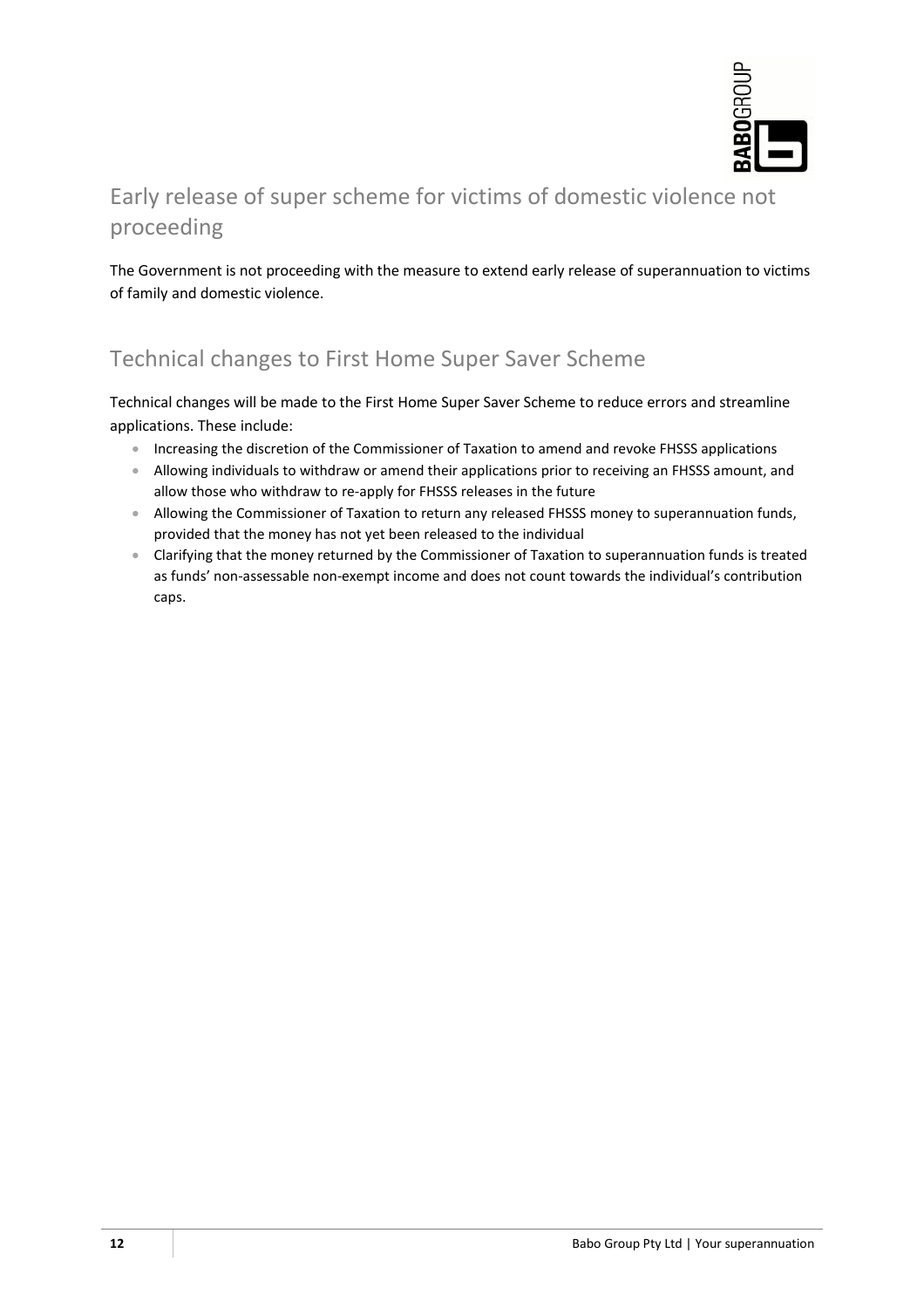# Business & employers

## Temporary full expensing extension

| Date of effect | Assets acquired from 7:30pm AEDT on 6 October 2020 and first used or |
|----------------|----------------------------------------------------------------------|
|                | installed ready for use by 30 June 2023                              |

Businesses with an aggregated turnover of less than \$5 billion will be able to continue to fully expense the cost of new depreciable assets and the cost of improvements to existing eligible assets in the first year of use. Introduced in the 2020-21 Budget, this measure will enable an asset's cost to continue to be fully deductible upfront rather than being claimed over the asset's life, regardless of the cost of the asset. The extension means that the rules can apply to assets that are first used or installed ready for use by 30 June 2023.

Certain expenditure is excluded from this measure, such as improvements to land or buildings that are not treated as plant or as separate depreciating assets in their own right. Expenditure on these improvements would still normally be claimed at 2.5% or 4% per year.

The car limit will continue to place a cap on the deductions that can be claimed for luxury cars.

From 1 July 2023, normal depreciation arrangements will apply and the instant asset write-off threshold for small businesses with turnover of less than \$10 million will revert back to \$1,000.

#### **Second-hand assets**

For businesses with an aggregated turnover under \$50 million, full expensing also applies to second-hand assets.

#### **Small business pooling**

Small business entities (with aggregated annual turnover of less than \$10 million) using the simplified depreciation rules can deduct the full balance of their simplified depreciation pool at the end of the income year while full expensing applies. The provisions which prevent small businesses from re-entering the simplified depreciation regime for five years if they voluntarily leave the system will presumably continue to be suspended.

#### **Opt-out rules**

Taxpayers can choose not to apply the temporary full expensing rules to specific assets, although this choice is not currently available to small business entities that choose to apply the simplified depreciation rules for the relevant income year.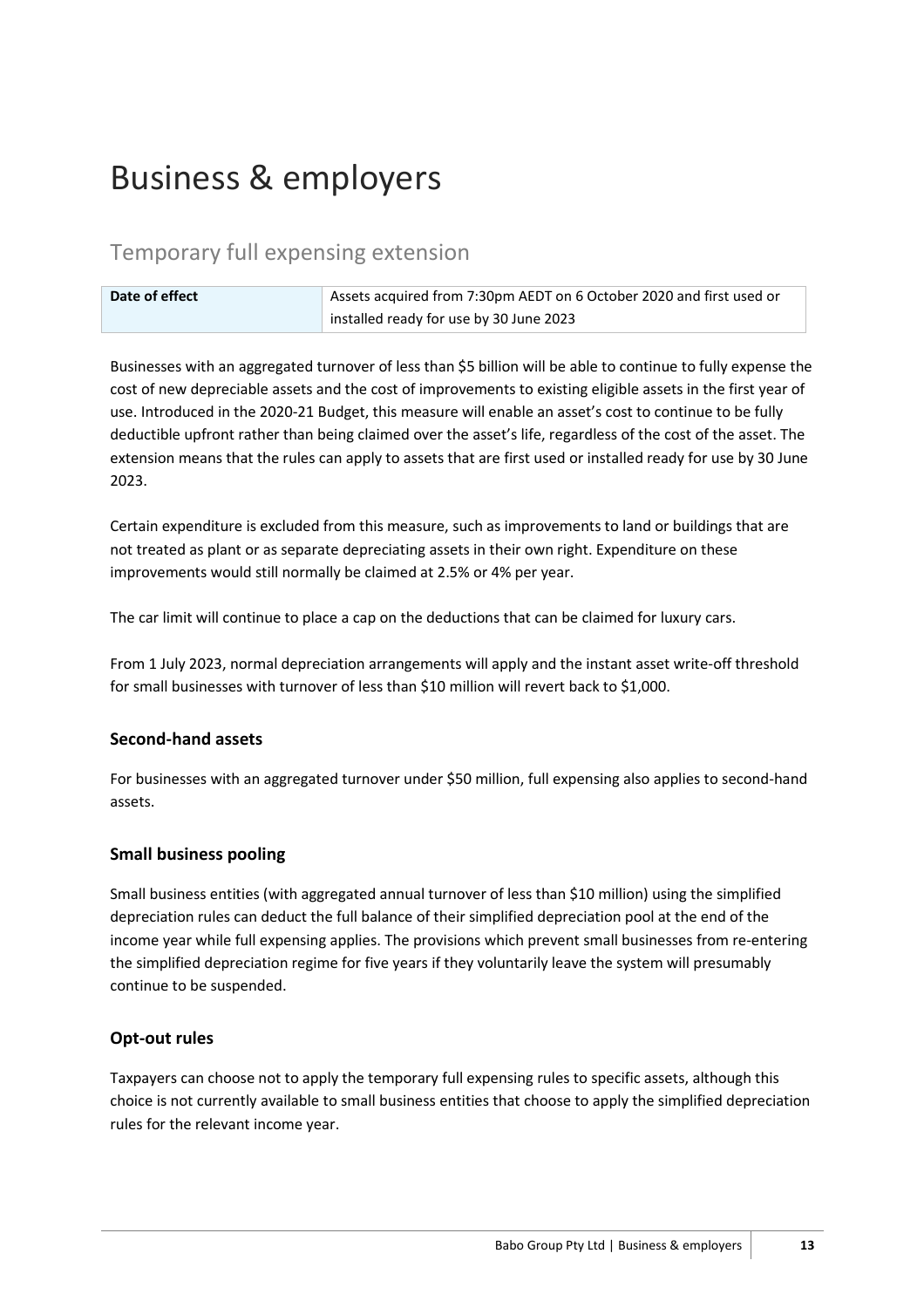

## Temporary loss-carry back extension

| Date of effect | Losses from the 2019-20, 2020-21, 2021-22 or 2022-23 income years |
|----------------|-------------------------------------------------------------------|
|                |                                                                   |

Companies with an aggregated turnover of less than \$5 billion will be able to carry back losses from the 2019-20, 2020-21, 2021-22 and 2022-23 income years to offset previously taxed profits in the 2018-19, 2019-20, 2020-21 and 2021-22 income years.

Under this measure tax losses can be applied against taxed profits in a previous year, generating a refundable tax offset in the year in which the loss is made. The amount carried back can be no more than the earlier taxed profits, limiting the refund by the company's tax liabilities in the profit years. Further, the carry back cannot generate a franking account deficit meaning that the refund is further limited by the company's franking account balance.

The tax refund will be available on election by eligible businesses when they lodge their 2020-21, 2021-22 and 2022-23 tax returns.

Before the measure was introduced in the 2020-21 Budget, companies were required to carry losses forward to offset profits in future years. Companies that do not elect to carry back losses can still carry losses forward as normal.

This measure will interact with the Government's announcement to extend full expensing of investments in depreciating assets for another year. The new investment will generate significant tax losses in some cases which can then be carried back to generate cash refunds for eligible companies.

## Residency tests rewrite

| Date of effect | The first income year after the date of Royal Assent of the enabling |
|----------------|----------------------------------------------------------------------|
|                | $\parallel$ legislation.                                             |

Determining whether an individual is a resident of Australia for tax purposes can be complex. The current residency tests for tax purposes can create uncertainty and are often subject to legal action.

The Government will replace the individual tax residency rules with a new, modernised framework. The primary test will be a simple 'bright line' test - a person who is physically present in Australia for 183 days or more in any income year will be an Australian tax resident. Individuals who do not meet the primary test will be subject to secondary tests that depend on a combination of physical presence and measurable, objective criteria.

The modernisation of the residency framework is based on the *Board of Taxation's 2019 report Reforming individual tax residency rules - a model for modernisation*.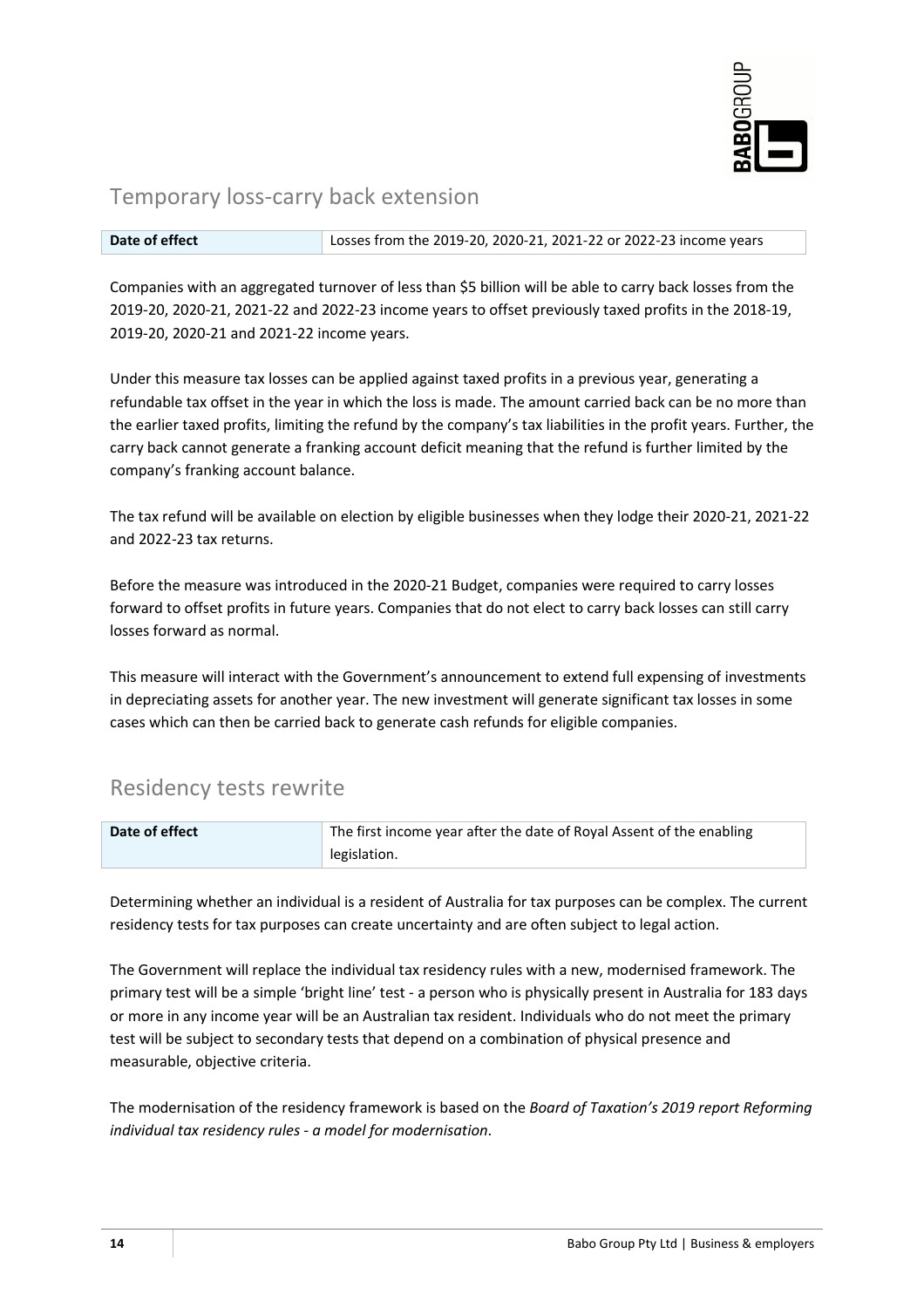## Employee share scheme simplification

| Date of effect | <b>ESS interests issued from the first income year after Royal Assent of the</b> |
|----------------|----------------------------------------------------------------------------------|
|                | enabling legislation                                                             |

Employee share schemes provide an opportunity for employers to offer employees a stake in the growth of the company by issuing interests such as shares, rights (including options) or other financial products to their employees, usually at a discount.

The Government has moved to simplify employee share schemes and make them more attractive by removing the cessation of employment taxing point for tax-deferred Employee Share Schemes (ESS). Currently, when an employee receives shares or options that are subject to deferred taxation the taxing point is triggered when they cease employment with the company, even if they could still lose the shares or options in future or have not yet exercised the options they have received.

This will mean that under a tax-deferred ESS, where certain criteria are met, employees may continue to defer the taxing point even if they are no longer employed by the company. In broad terms, following this change the deferred taxing point will be the earliest of:

- in the case of shares, when there is no risk of forfeiture and no restrictions on disposal
- in the case of options, when the employee exercises the option and there is no risk of forfeiting the resulting shares and no restriction on disposal
- the maximum period of deferral of 15 years.

Regulatory changes will also be made to reduce red tape where employers do not charge or lend to the employees to whom they offer ESS. Where employers do charge or lend, streamlining requirements will apply for unlisted companies making ESS offers that are valued at up to \$30,000 per employee per year.

 $\rightarrow$  Fact sheet - Tax incentives to support the recovery

## \$450 per month threshold for super guarantee eligibility removed

| Date of effect | The first financial year after Royal Assent of the enabling legislation |
|----------------|-------------------------------------------------------------------------|
|                | Expected to be 1 July 2022                                              |

Currently, employees need to earn \$450 per month to be eligible to be paid the superannuation guarantee. This threshold will be removed so all employees will be paid super guarantee regardless of their income earned.

The *Retirement Income Review* estimated that around 300,000 individuals would receive additional superannuation guarantee payments each month once the threshold is removed.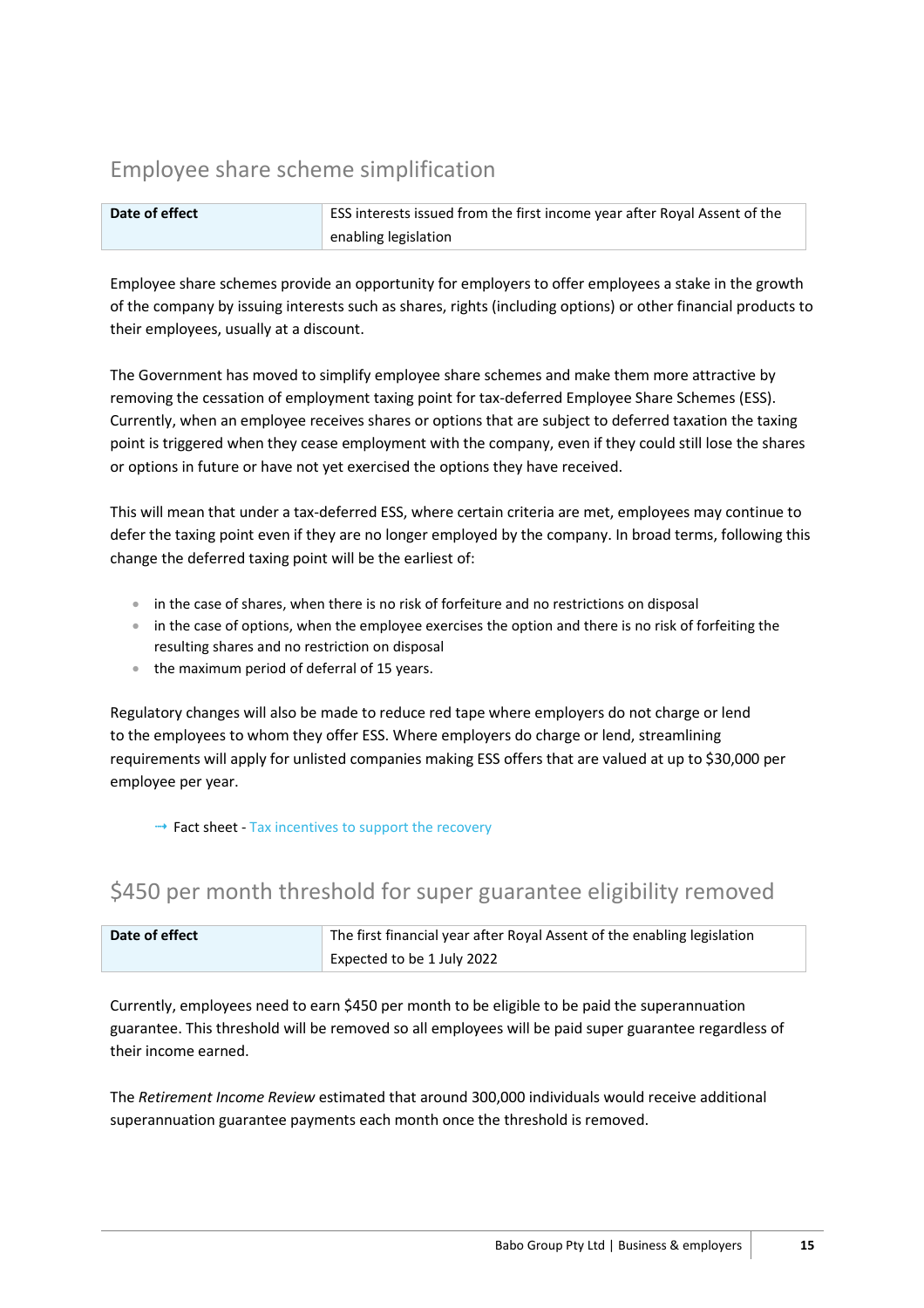

## Medical and biotech 'patent box' tax regime

| Date of effect | .  າ∩າ1 |
|----------------|---------|

Income derived from Australian medical and biotechnology patents will be taxed at a concessional effective corporate tax rate of 17% from 1 July 2022 under a new \$206m 'patent box' tax regime.

Only granted patents, which were applied for after the Budget announcement, will be eligible and development will need to be domestic. That is, the patent box rewards companies to keep their IP within Australia. The preferential tax rate applies to income due to the patent and not from manufacturing, branding or other attributes.

The patent box concept is new to Australia but exists in twenty or so other countries including the UK and France. The Government will follow the OECD's guidelines on patent boxes to ensure the patent box meets internationally accepted standards, and will consult with the industry on the design.

If effective, this same concept may also be applied to the clean energy sector.

 $\rightarrow$  Fact sheet - Tax incentives to support the recovery

## Tax & investment incentives for the digital economy

#### *Previously announced*

As part of its Digital Economy Strategy package, the Government has committed to new and expanded funding to invest in the growth of digital industries and the adoption of digital technologies by small business.

#### **Investment and tax incentives**

The Government has committed to a series of tax incentives to support digital technologies:

#### *Digital games tax offset*

A 30% refundable tax offset for eligible businesses that spend a minimum of \$500,000 on qualifying Australian games expenditure. The Digital Games Tax Offset will be available from 1 July 2022 to Australian resident companies or foreign resident companies with a permanent establishment in Australia. Industry consultation will commence in mid 2021 to establish the eligibility criteria and definition of qualifying expenditure.

#### *Self-assessment of the effective life of certain intangible assets*

The income tax laws will be amended to allow taxpayers to self-assess the effective life of certain intangible assets, rather than being required to use the effective life currently prescribed by statute. The measure applies to assets acquired from 1 July 2023 (after the temporary full expensing regime has concluded) including patents, registered designs, copyrights and in-house software for tax purposes. Taxpayers will be able to bring deductions forward if they self-assess the assets as having a shorter effective life to the statutory life.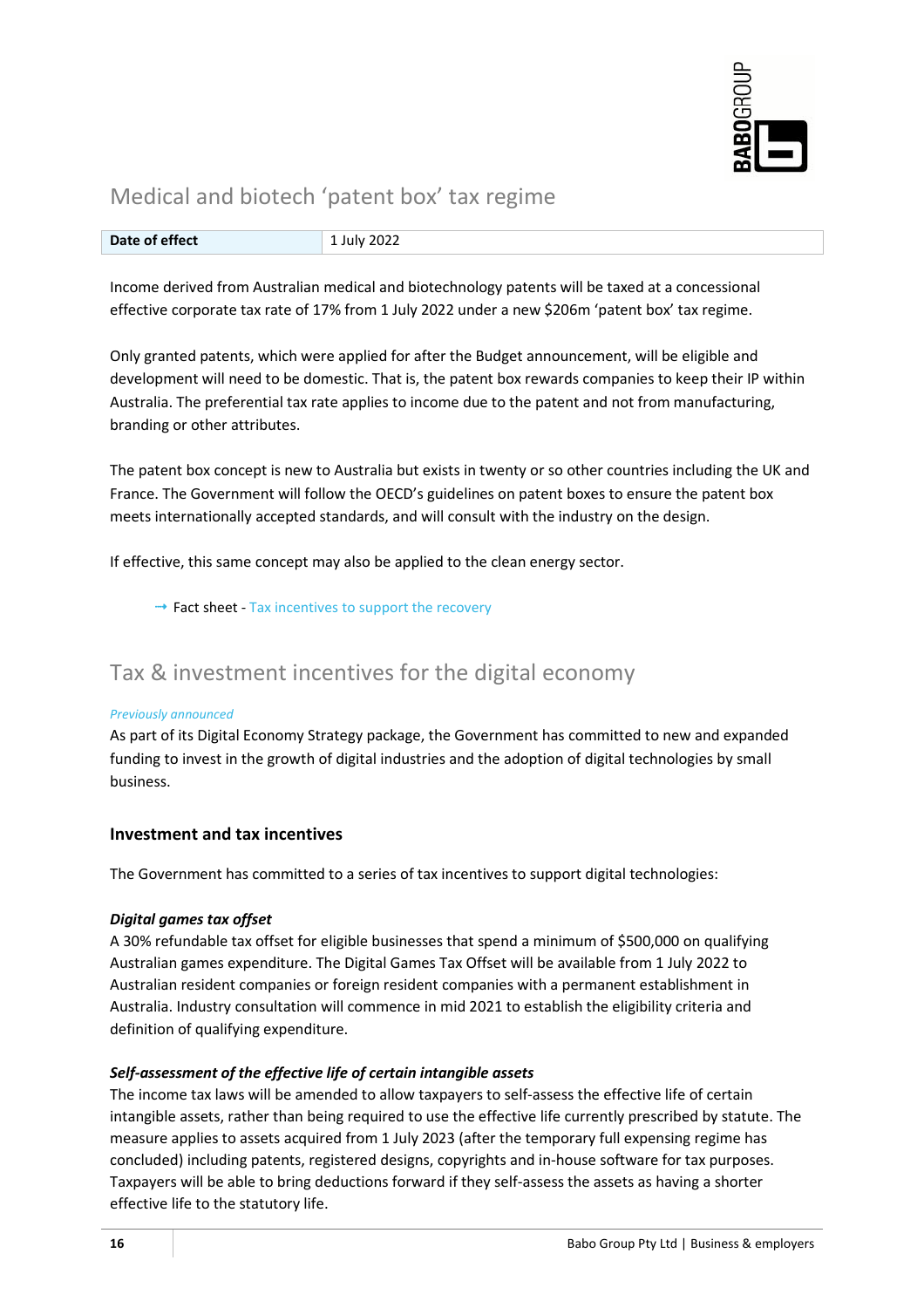#### *Review of venture capital tax incentives*

The effectiveness of the existing range of tax incentives designed to attract foreign investment and encourage venture capitalists to invest in early-stage Australian companies will be reviewed to ensure they are producing the intended results. This is code for the Government doesn't think the money invested is achieving a genuine result and changes are likely to be recommended.

- $\rightarrow$  Australia's digital economy investment incentives fact sheet
- Media release A modern digital economy to secure Australia's future

#### **Emerging aviation technologies**

The Government has committed \$35.7m to support emerging aviation technologies, the bulk of which is committed to the Emerging Aviation Technology Partnerships (EATP) program. Partnering with industry, the program is focussed on:

- growing manufacturing jobs in electric aviation
- connecting regional communities
- digital farming
- boosting regional supply chains
- improving health outcomes for remote Indigenous communities.

and is expected to include electric engines, drones and electric vertical take-off and landing aircraft.

Applications for EATP partners will be sought from local and international industry through a competitive application process in late 2021.

#### **Artificial intelligence development**

A package of measures to oversee and develop Australia's use and integration of artificial intelligence (AI) including:

#### *National AI centre*

A new national AI centre to create the foundation for Australia's AI and digital ecosystem within the CSIRO's Data61. The centre will support projects that lift AI capability, provide a "front door" or SMEs looking for talent, and provide a central coordination for strategically aligned AI projects. Four Digital Capability Centres will be appointed through a competitive process focussing on specific applications of AI, such as robotics or AI assisted manufacturing. These Centres will provide SMEs with connections to AI equipment, tools and research, access to advice and training to help SMEs confidently adopt AI technologies, and links with the required AI expertise to identify business needs and connect them to leading researchers.

#### *AI grant funding*

Two grant funding programs (one national and one specifically for regional initiatives) for business to pilot AI projects that address key national challenges. Grantees will retain the intellectual property of their solution.

Media release - A modern digital economy to secure Australia's future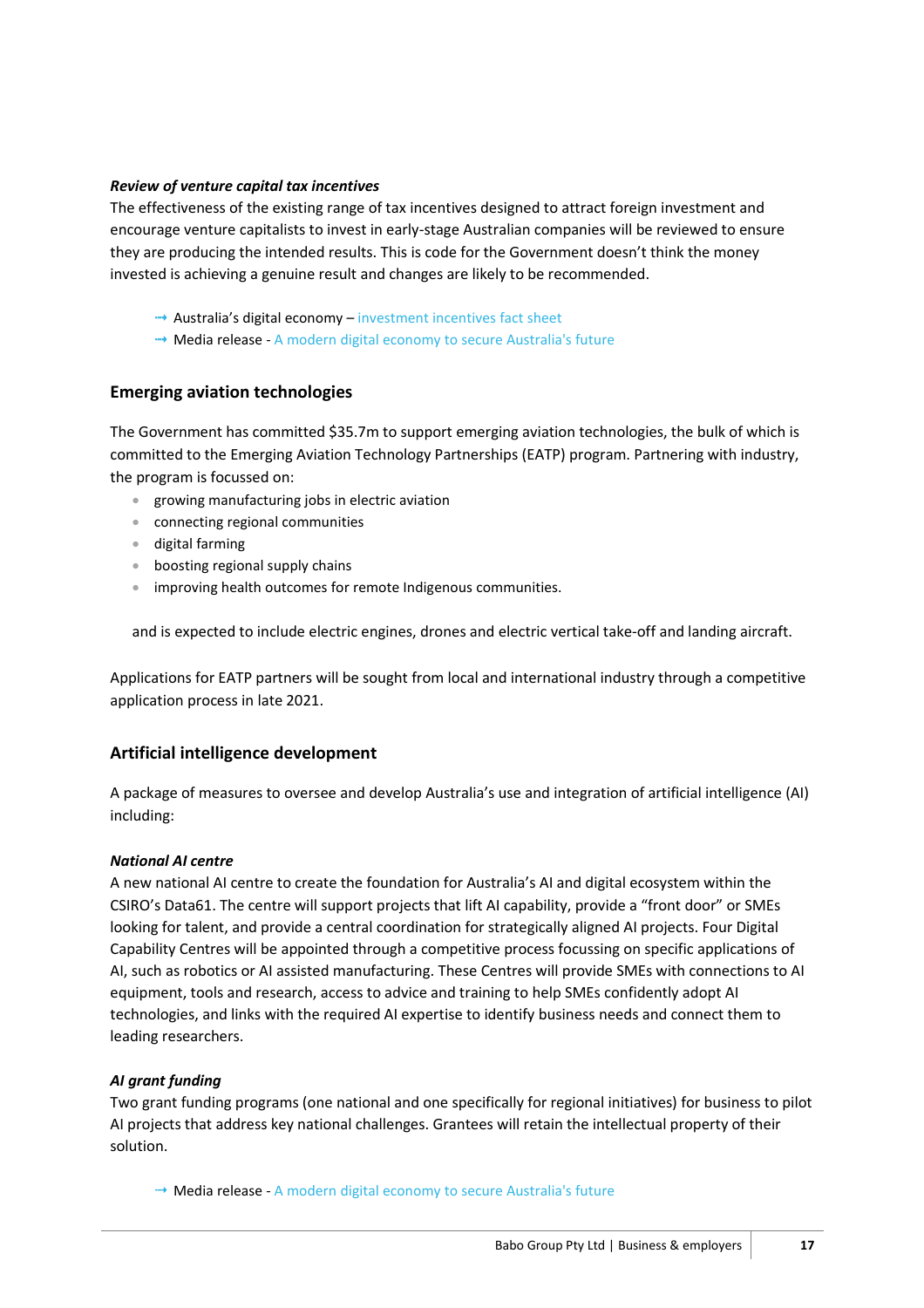

#### → Artificial intelligence

#### **Expansion of small business digital support services**

The Government has committed to:

- A further \$12.7m for the Digital Solutions Australian Small Business Advisory Services Program that provides small businesses with access to digital solutions advisers to work with them to expand their use of digital technology. The Digital Solutions Program will pilot a program for the not-for-profit sector.
- \$15.3 m has been dedicated to drive electronic invoicing through the business community by working with payment providers, supply chain pilots, and education campaigns (E-invoicing will be mandatory for Government by July 2022). No direct incentives for adoption.
	- Media release A modern digital economy to secure Australia's future
	- $\rightarrow$  SME Digitalisation

#### Investments in new technologies to reduce emissions

| <b>Previously announced</b> |              |
|-----------------------------|--------------|
| Date of effect              | From 2021-22 |

The Government will provide \$1.6 billion over ten years from 2021-22 (including \$761.9 million over four years from 2021-22) to incentivise private investment in technologies identified in the Government's Technology Investment Roadmap and Low Emissions Technology Statements. Funding includes:

- Creation of a technology co-investment facility that supports the development of regional hydrogen hubs, carbon capture, use and storage technologies, very low cost soil carbon measurement and new agricultural feed technologies, a high-integrity carbon offset scheme in the Indo-Pacific region, and support the implementation of the Technology Investment Roadmap and Low Emissions Technology Statements
- Establish the below baseline crediting mechanism recommended by the King Review and help realise abatement opportunities in large industrial facilities
- Support for Australian businesses and supply chains to reduce their energy costs and improve productivity through the uptake of more energy efficient industrial equipment and business practices
- Early stage seed capital financing function within the Australian Renewable Energy Agency (ARENA).
	- Media Release Jobs Boost From New Emissions Reduction Projects
	- $\rightarrow$  Media Release Cutting Emissions And Creating Jobs With International Partnerships

#### Tax residency rules for trusts and limited partnerships

In the 2020-21 Budget, the Government announced that the corporate tax residency rules would be amended to address the uncertainty that currently exists when trying to determine the residency status of a company that has been incorporated overseas.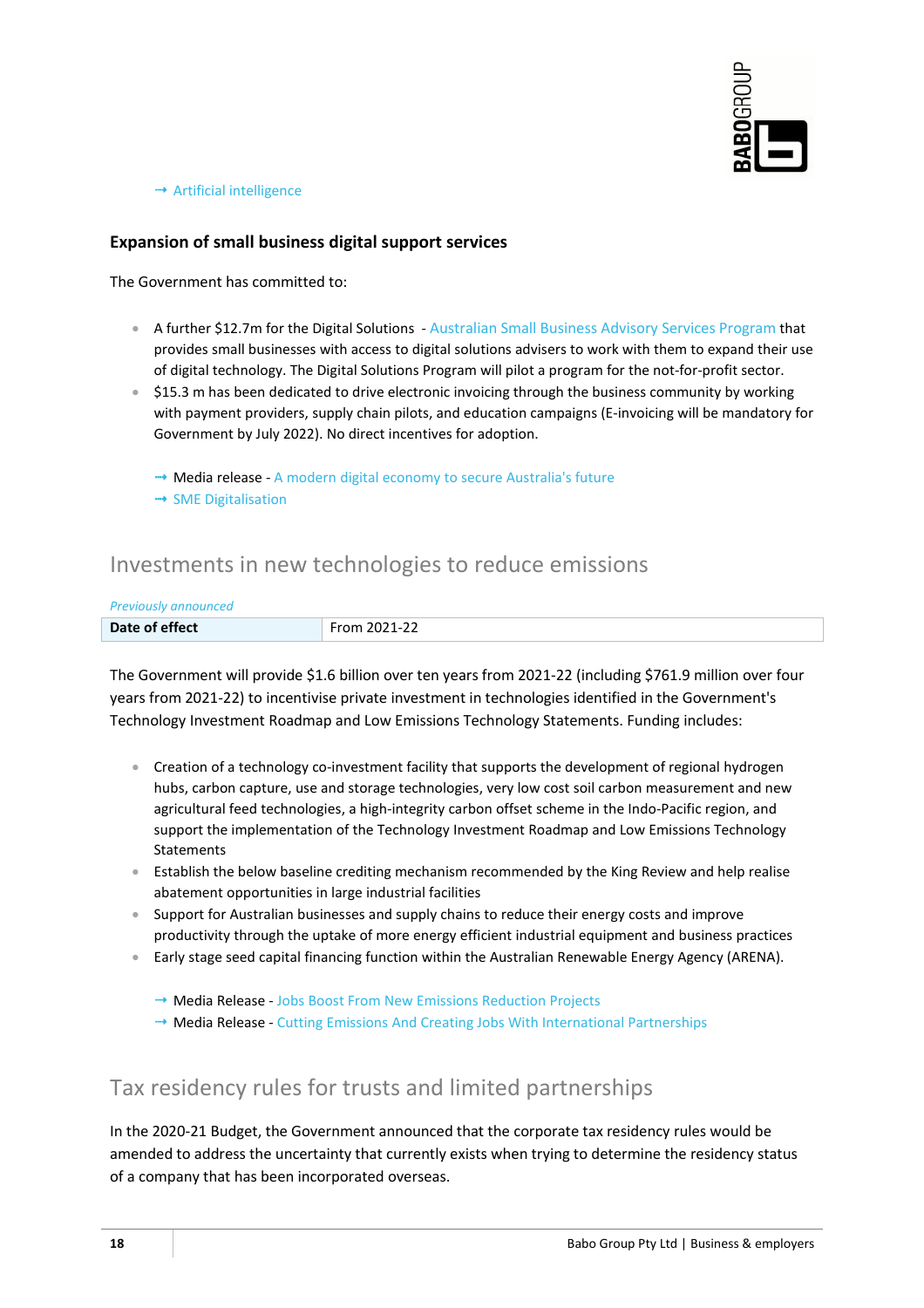These amendments have not yet been made, but the Government has announced that it will also consult on broadening the scope of the amendments to trusts and corporate limited partnerships as part of the consultation process dealing with the company residency rules.

## Junior Minerals exploration tax incentive extended

The Junior Minerals Exploration Incentive program provides a tax incentive for investment in junior minerals exploration companies raising capital to fund greenfields exploration activity.

Eligible companies are able to create exploration credits by giving up a portion of their tax losses relating to exploration expenditure, which can then be distributed to new investors as a refundable tax offset or a franking credit.

The program has been extended for four years from 1 July 2021 to 30 June 2025.

The Government will also make minor legislative amendments to allow unused exploration credits to be redistributed a year earlier than under current settings.

## Tax relief for brewers and distillers - annual cap increased to \$350k

| <b>Previously announced</b> |             |
|-----------------------------|-------------|
| Date of effect              | 1 July 2021 |

From 1 July 2021, eligible brewers and distillers will be able to receive a full remission of **any excise** they pay, up to an annual cap of \$350,000. Currently, eligible brewers and distillers are entitled to a refund of 60% of the excise they pay, up to an annual cap of \$100,000.

The tax relief will align the benefit available under the Excise Refund Scheme for brewers and distillers with the Wine Equalisation Tax (WET) Producer Rebate.

 $\rightarrow$  Media release - Tax relief for small brewers and distillers to support jobs

## Tax exemption for storm and flood grants for SMEs and primary producers

| Date of effect | Grants relating to storm and flood events between 19 February and 31 |
|----------------|----------------------------------------------------------------------|
|                | <b>March 2021</b>                                                    |

Qualifying grants made to primary producers and small businesses affected by the storms and floods will be non-assessable non-exempt income for tax purposes.

Qualifying grants are Category D grants provided under the *Disaster Recovery Funding Arrangements 2018*, where those grants relate to the storms and floods in Australia that occurred due to rainfall events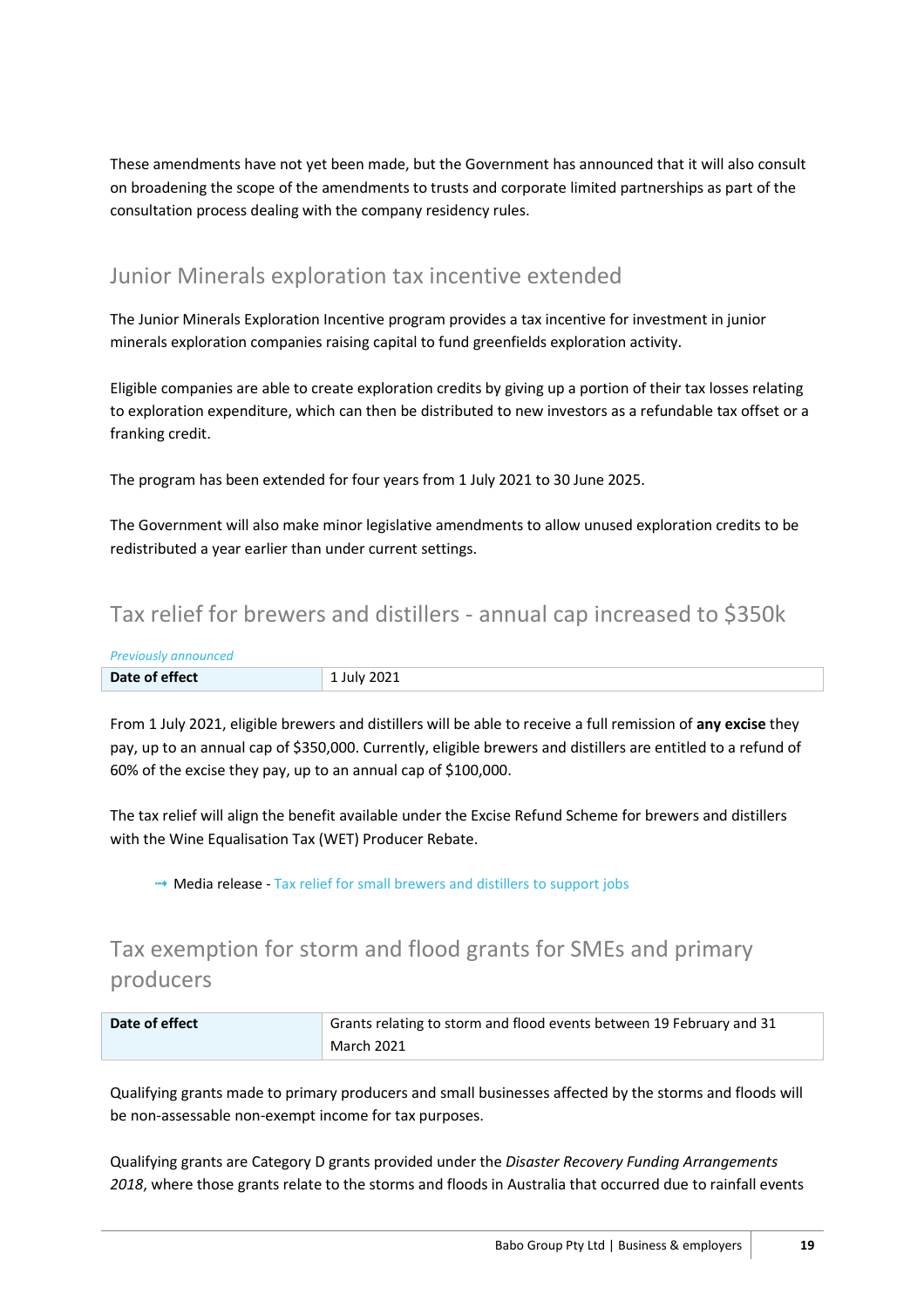

between 19 February 2021 and 31 March 2021. These include small business recovery grants of up to \$50,000 and primary producer recovery grants of up to \$75,000.

## Student visa holders working in key sectors

Student visa holders will temporarily be able to work more than 40 hours per fortnight in key sectors:

- *Tourism and hospitality* student visa holders will be able to work more than 40 hours per fortnight, as long as they are employed in the tourism or hospitality sectors.
- *Agricultural sector* From 5 January 2021, work limitation conditions placed on student visa holders were temporarily lifted to allow these visa holders to work more than 40 hours per fortnight if they are employed in the agriculture sector. The Government has removed the requirement for applicants for the Temporary Activity visa (subclass 408) to demonstrate their attempts to depart Australia if they intend to undertake agricultural work. The period in which a temporary visa holder can apply for the Temporary Activity visa has also been extended from 28 days prior to visa expiry to 90 days prior to visa expiry.

## Support for tertiary and international education providers

| Date of effect | $\overline{\phantom{0}}$<br>- ה |
|----------------|---------------------------------|

The Government is implementing a series of measures to assist tertiary and international education providers to help mitigate some of the impact of COVID-19. Funding includes:

- $\bullet$  \$26.1 million over four years from 2021-22 to assist non-university higher education providers to attract more domestic students through offering 5,000 additional short course places in 2021
- \$9.4 million in 2021-22 to provide grants of up to \$150,000 to eligible higher education and English language providers to support innovative online and offshore education delivery models
- extending existing FEE-HELP loan fee exemption by six months to 31 December 2021

A range of Government fees and regulatory charges have also been either revised or postponed.

## Extending supports for the arts sector

#### *Previously announced*

The Government will provide \$222.9 million over two years from 2020-21 to continue to support the arts sector through the impacts of COVID-19.

Funding includes:

- Expansion of the Restart Investment to Sustain and Expand Fund to provide financial support to support events or productions
- Extension of the Temporary Interruption Fund for 2021-22
- A program of support for independent cinemas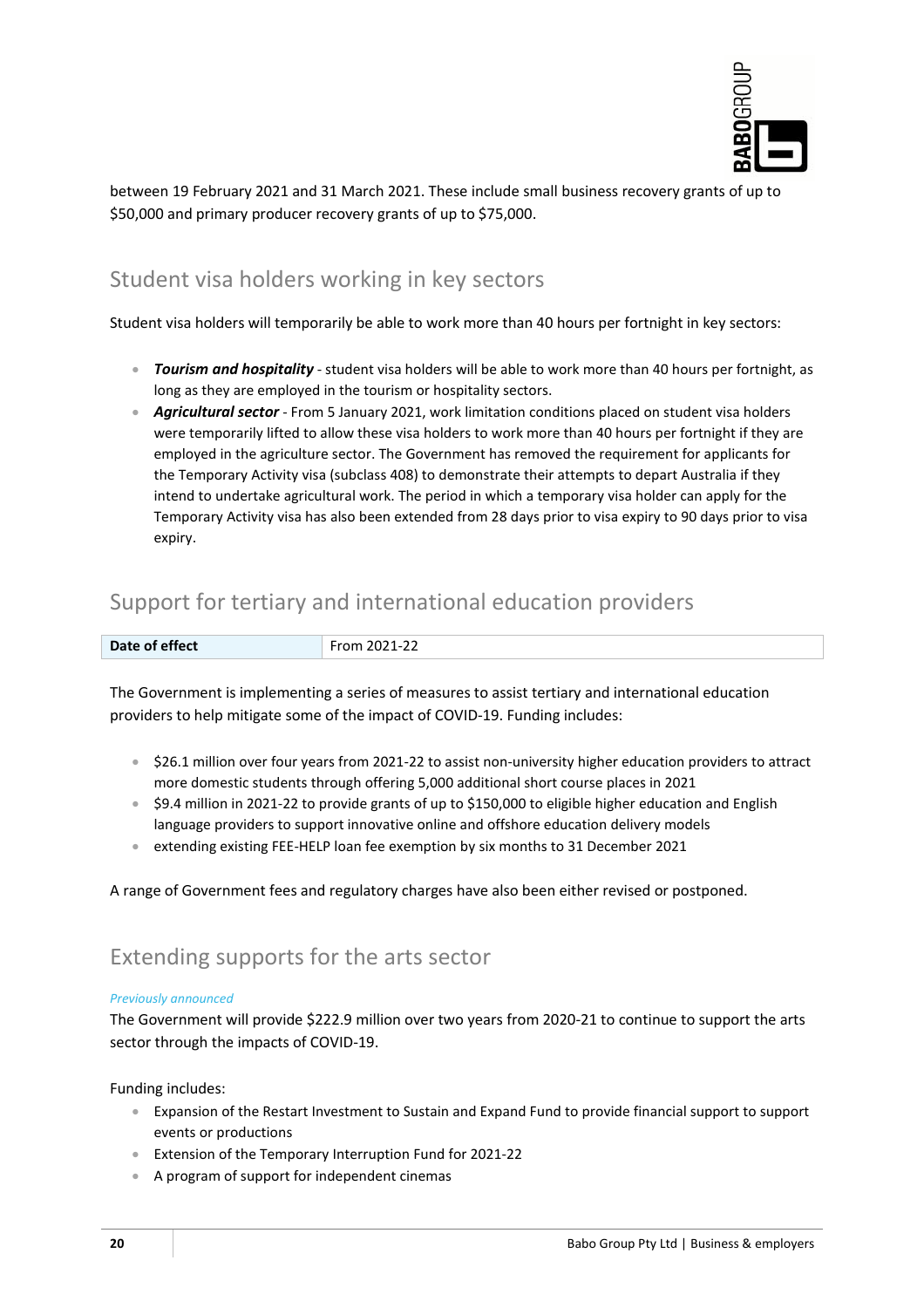#### **Producer Tax Offset rate holds at 40% for 2020-21**

The Producer Tax Offset rate will stay at 40% for feature films with a theatrical release. The 2020-21 Budget had intended to reduce the rate to 30%.

#### Heavy road vehicle charge increase

| .<br>Date of effect | 2021<br>$  -$ |
|---------------------|---------------|

The Heavy Vehicle Road User Charge will increase from 25.8 cents per litre to 26.4 cents per litre from 1 July 2021.

## New avenue for small business to 'pause' ATO debt recovery

| Date of Royal Assent of the enabling legislation<br>Date of effect |
|--------------------------------------------------------------------|
|                                                                    |

Small businesses with an aggregated turnover of less than \$10 million per year will be able to apply to the Small Business Taxation Division of the Administrative Appeals Tribunal (AAT) to pause or modify ATO debt recovery action until their underlying case is decided.

Currently, small business can only pause ATO debt recovery action in the courts. This new avenue will enable a small business to pause ATO debt recovery until their case has been heard by the AAT.

Media release - Making it easier for small business to pause debt recovery action

## Early engagement process for foreign businesses

| Date of effect<br>. | 2021<br>lulv<br>______<br>. . |
|---------------------|-------------------------------|
|---------------------|-------------------------------|

The ATO will introduce a new early engagement service specifically aimed at foreign businesses that are looking to invest in Australia. The service aims to provide confidence to foreign investors on how the Australian tax laws will apply and will be tailored to specific investors. It is envisaged that the ATO's service will accommodation specific project timeframes and provide access to expedited private rulings.

## Automotive R&D tariff concession extended

| Date of effect | 2021<br>Anril<br>______ |
|----------------|-------------------------|

The automotive research and development tariff concession will be extended for a further four years until 30 June 2025. Companies registered under the *Automotive Transformation Scheme Act 2009* as at 31 December 2020 will continue to be able to claim a tariff concession of up to 5% on the value of imports used for automotive research and development in Australia.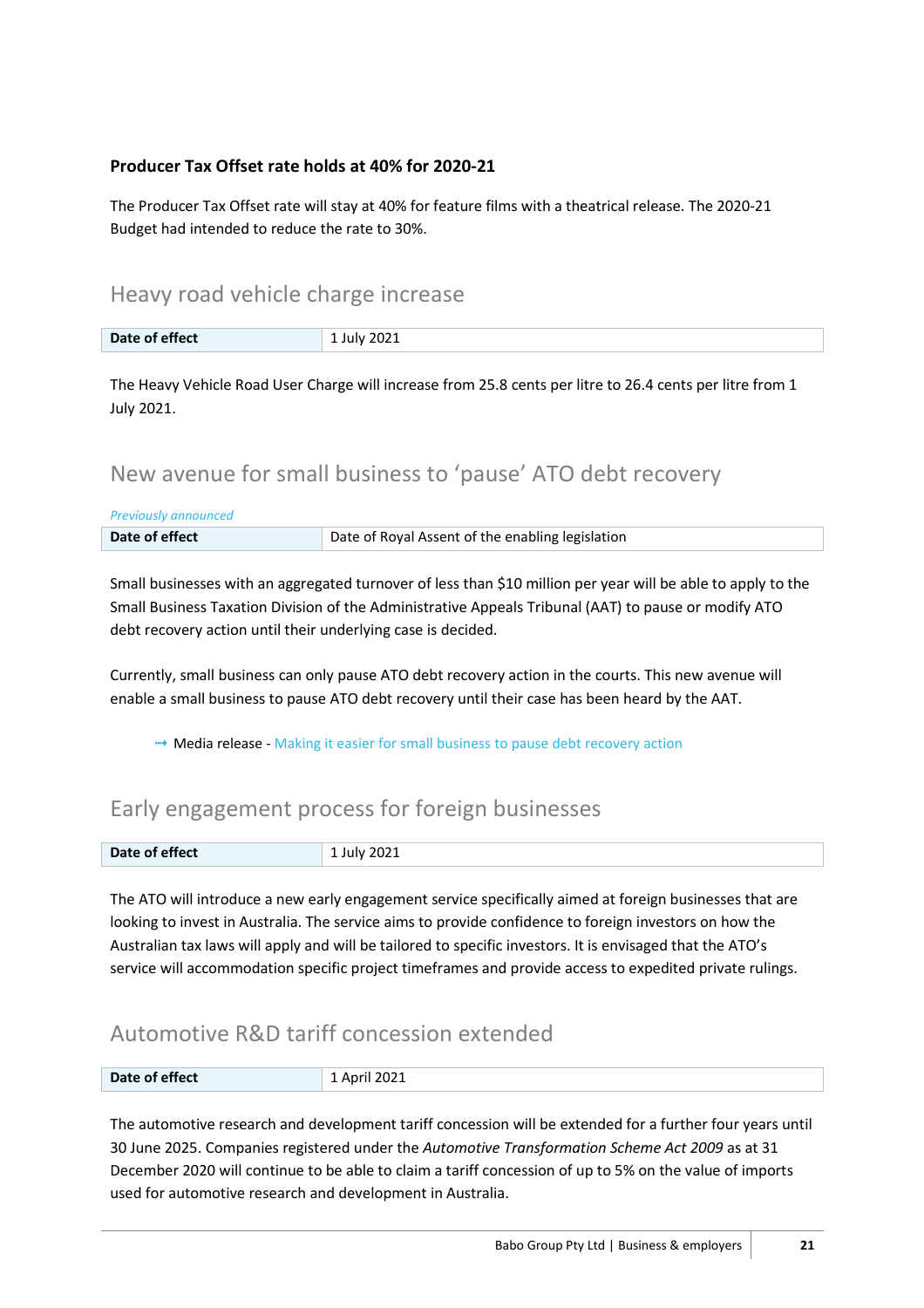

## 183-day test modified for NZ sportspeople and support staff

| Date of effect | 2020-21 and 2021-22 income and FBT years |
|----------------|------------------------------------------|
|                |                                          |

COVID-19 has meant that a number of New Zealand sportspeople and teams have been based in Australia for an extended period of time. Under the 183 day test in the double tax agreement between Australia and New Zealand, these sportspeople and support staff could be exposed to tax in Australia. The Government will ensure New Zealand maintains its primary taxing right in relation to sporting teams and support staff who are located in Australia for league competitions because of COVID-19.

## Further insolvency reforms

The Government has announced that it will further streamline insolvency laws:

- *Review of trusts* Review how trusts (a common vehicle for SME businesses) are treated under insolvency laws.
- *Review future of safe harbour trading provisions* introduced in 2017, the safe harbour trading provisions provided breathing space for distressed businesses to trade out of debt. These rules will be reviewed to determine if they remain fit for purpose.
- *Review of schemes of arrangement*  introduction of a moratorium on creditor enforcement while schemes are being negotiated.
- **Increase in statutory demand threshold** the threshold at which creditors can issue a statutory demand on a company will increase from \$2,000 to \$4,000.

 $\rightarrow$  Media release - Further insolvency reforms to support business dynamism

## Additional international information exchange countries

From 1 January 2022, the list of jurisdictions that have an effective information sharing agreement with Australia will be updated to include Armenia, Cabo Verde, Kenya, Mongolia, Montenegro and Oman.

Residents of listed jurisdictions are eligible to access the reduced Managed Investment Trust (MIT) withholding tax rate of 15% on certain distributions, instead of the default rate of 30%.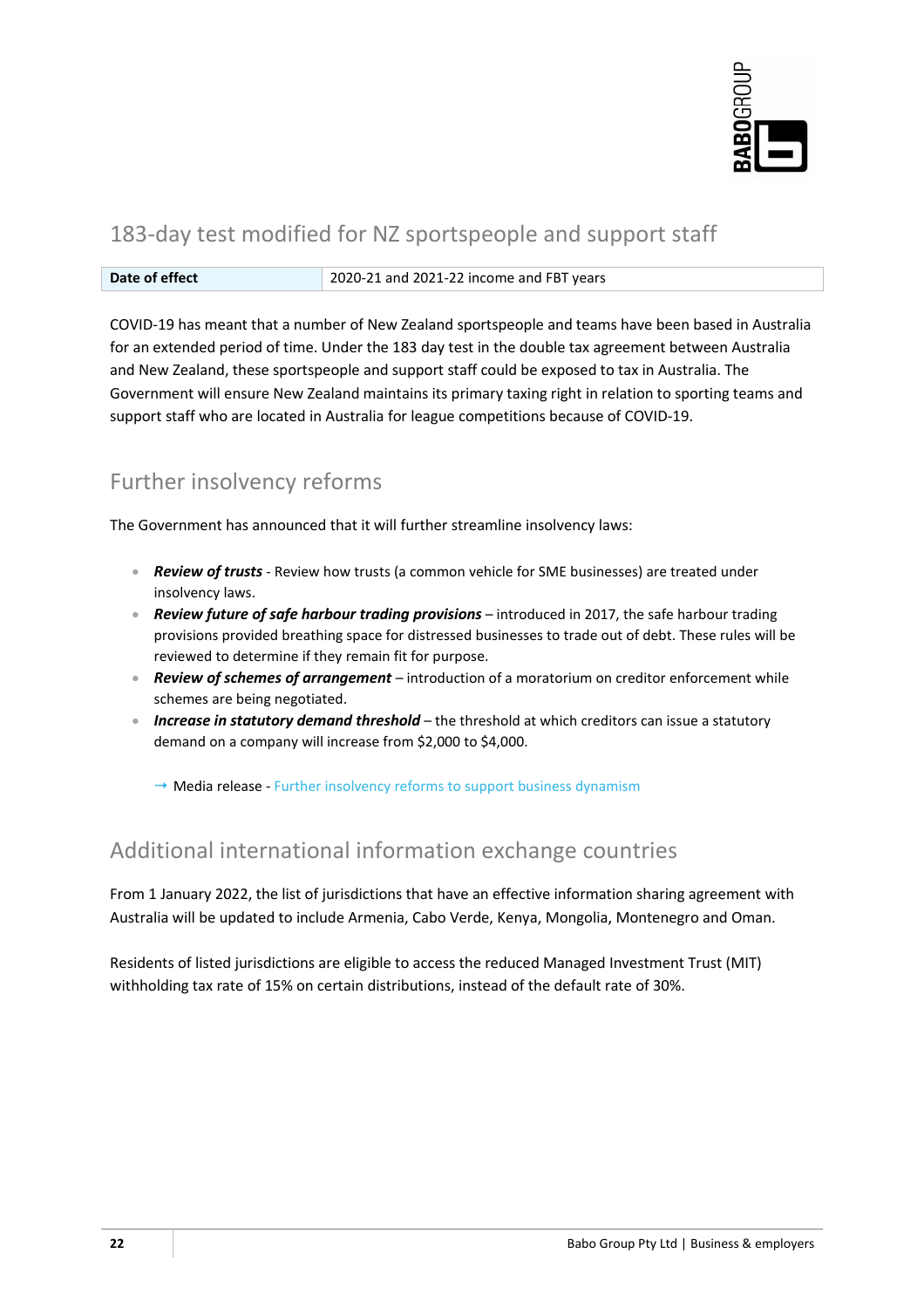# Education, skills & training

## Apprenticeship scheme uncapped

*Boosting Apprenticeship Commencements* provides a 50% wage subsidy to employers and Group Training Organisations to take on new apprentices and trainees. The measure will uncap the number of eligible places and increase the duration of the 50% wage subsidy to 12 months from the date an apprentice or trainee commences with their employer.

From 5 October 2020 to 31 March 2022, businesses of any size can claim the Boosting Apprenticeship Commencements wage subsidy for new apprentices or trainees who commence during this period. Eligible businesses will be reimbursed up to 50% of an apprentice or trainee's wages of up to \$7,000 per quarter for 12 months.

- → Media release Thousands Of New Apprentice And Trainee Jobs
- $\rightarrow$  Boosting Apprenticeship Commencements

## Digital skills training

#### *Previously announced*

As part of its Digital Economy Strategy package, the Government has committed to \$100m in funding to support digital skills development including:

- *Digital Skills Cadetship Trials* working with industry, the Government will trial 4 to 6 month cadetships for digital careers comprising formal training with on-the-job learning.
- *Expansion of Cyber Security Skills Partnership Innovation Fund* Additional funding for education providers that improve the quality or availability of cyber security professionals in Australia.
- **Next Generation Graduates Programs AI & next gen technologies** a competitive national scholarship program cofounded with universities and industry:
	- the Next Generation Artificial Intelligence Graduates Program to attract and train up to 234 homegrown, job-ready AI specialists through competitive national scholarships
	- the Next Generation Emerging Technology Graduates Program to attract and train up to an additional 234 home-grown, job-ready specialists in other emerging technologies, such as robotics, cyber security, quantum computing, blockchain and data through competitive national scholarships.
	- Media release A modern digital economy to secure Australia's future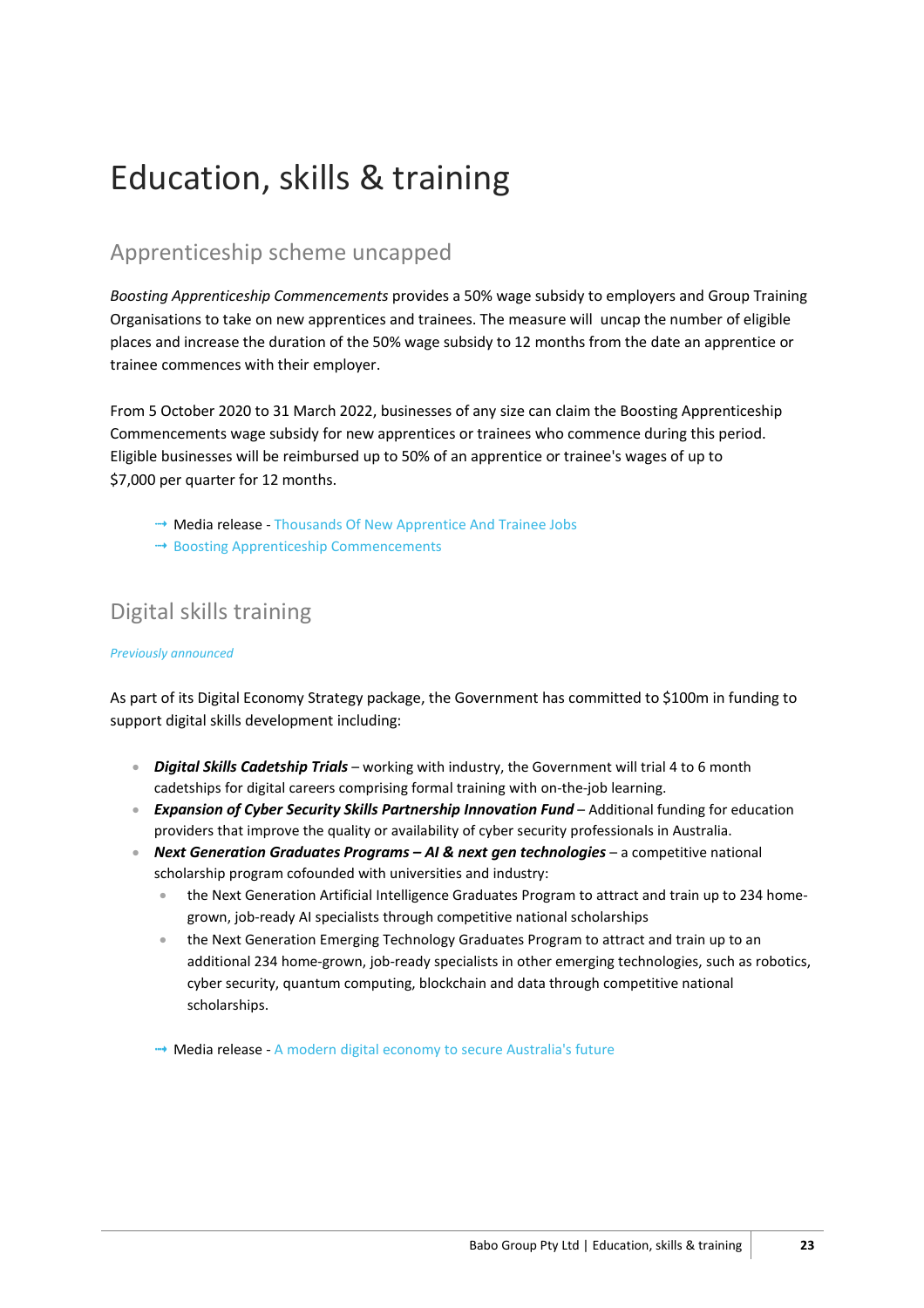

# Government & regulators

## New compliance requirements for NFP income tax exemptions

| Date of effect | 1 July 2023 |
|----------------|-------------|
|                |             |

The Government will invest \$1.9m for the ATO to build an online system to enhance the transparency of income tax exemptions claimed by not-for-profit entities (NFPs).

Currently non-charitable NFPs can self-assess their eligibility for income tax exemptions, without an obligation to report to the ATO. From 1 July 2023, the ATO will require income tax exempt NFPs with an active Australian Business Number (ABN) to submit online annual self-review forms with the information they ordinarily use to self-assess their eligibility for the exemption. This measure will ensure that only eligible NFPs are accessing income tax exemptions.

## Government, the digital economy and digital security

#### *Previously announced*

As part of its Digital Economy Strategy package, the Government has committed to invest in the frameworks and infrastructure to strength the security of data, manage consumer rights, and enhance the Government's interaction.

- Networks and cybersecurity over \$50m has been committed to strengthen the rollout of 5G and 6G mobile networks, develop a National Data Security Action Plan, improve the resilience of Government infrastructure using Cyber Hubs, and \$16.4m to improve mobile connectivity in bushfire peri-urban prone areas.
- *\$500m on myGov and My Health Record*  the Government will overhaul myGov now the primary access point for Government services, and My Health Record - adding support for COVID-19 testing and vaccinations, connecting Residential Aged Care Facilities and connecting specialists in private practice and delivering improved telehealth, emerging virtual healthcare initiatives and digitised support across all stages of healthcare.
- *Data security and rights* \$113m to delivering Australia's first data strategy to bring data management and regulation up to speed with technology, expansion of data rights to energy industry (launched in banking in 2021), and the development of a 3D Australian 'digital atlas'.
	- Media release A modern digital economy to secure Australia's future
	- $\rightarrow$  Cyber security, safety and trust
	- → Enhancing Government service delivery
	- $\rightarrow$  Data and the digital economy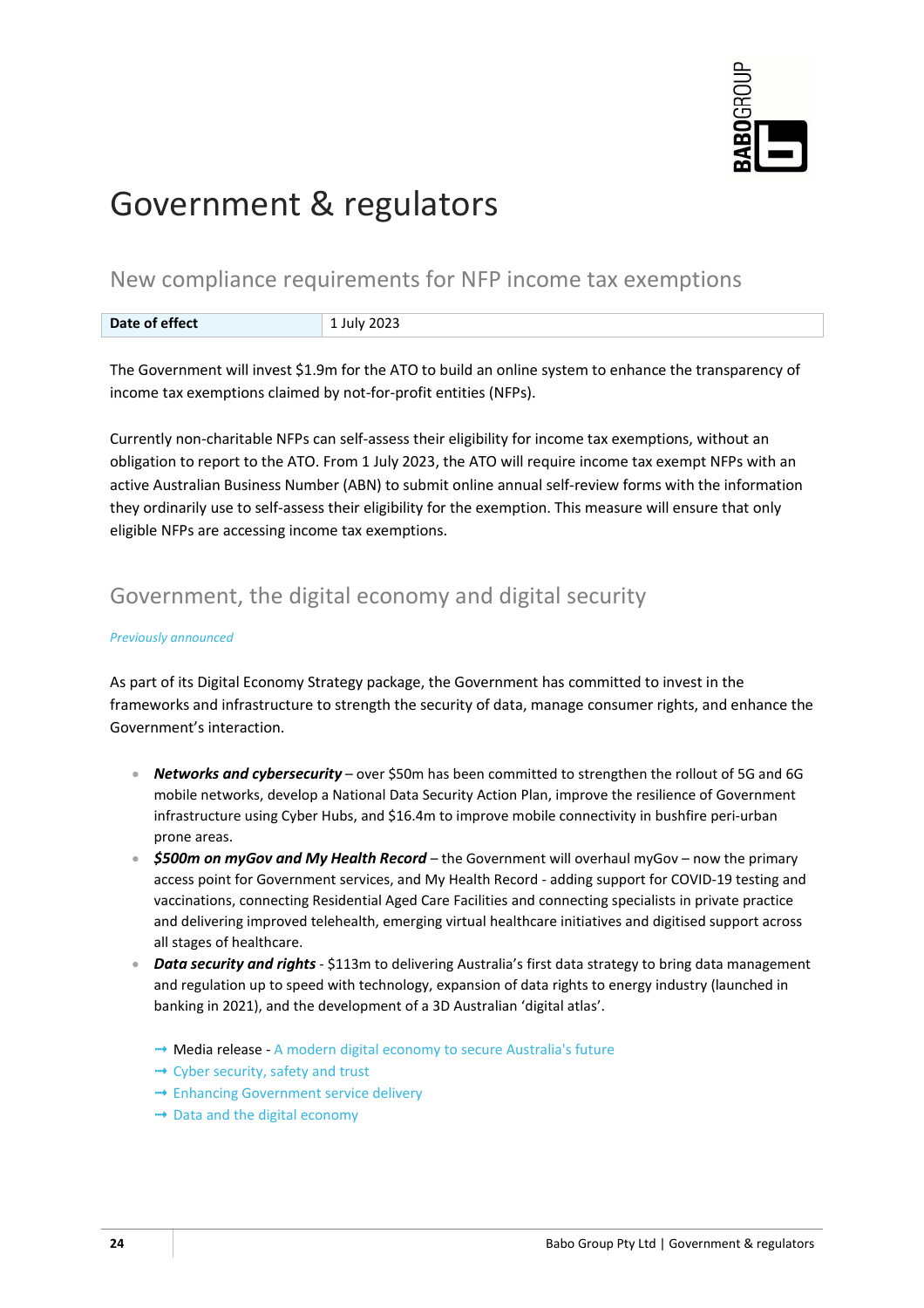## \$850m to protect and develop farming

#### *Previously released*

A package of measures is aimed at protecting and enhancing the farming sector, much of it focussed on biosecurity and stewardship. Specific initiatives relate to African Swine Fever and the Khapra Beetle, but much of the package is in the development of biosecurity diagnostic tools and analytics across multiple contact points – cargo, international mail, air travellers, container cargo.

#### Measures include:

- $\bullet$  \$400.1 million to strengthen biosecurity;
- $\bullet$  \$32.1 million to extend opportunities to reward farmers for the stewardship of their land;
- \$29.8 million to grow the agricultural workforce;
- \$15.0 million to improve trade and market access; and
- $\bullet$  \$129.8 million to deliver a National Soils Strategy.
	- Media release Budget securing Australia's recovery with better deal for farmers
	- $\rightarrow$  Media Release Biosecurity for a safe Australia and thriving farming sector

## Gas fired recovery

The Government has committed to \$58.6 million to support key gas infrastructure projects and unlock new gas supply.

## COVID-19 vaccine response

The Government will provide \$1.9 billion over five years from 2020-21 to distribute and administer COVID-19 vaccines to residents of Australia.

#### Women's safety

The Government has committed \$998.1 million over four years for initiatives to reduce, and support the victims of Family, Domestic and Sexual Violence (FDSV) against women and children. Initiatives include a new National Partnership with the states and territories to expand the funding of frontline FDSV support Services, \$5,000 grants for women fleeing domestic violence, programs to support refugee and migrant women, programs to support Aboriginal and Torres Strait Islander women and children who have experienced or are experiencing family violence, along with a range of prevention campaigns.

Funding has also been provided for vulnerable women and children accessing the legal system and family support services.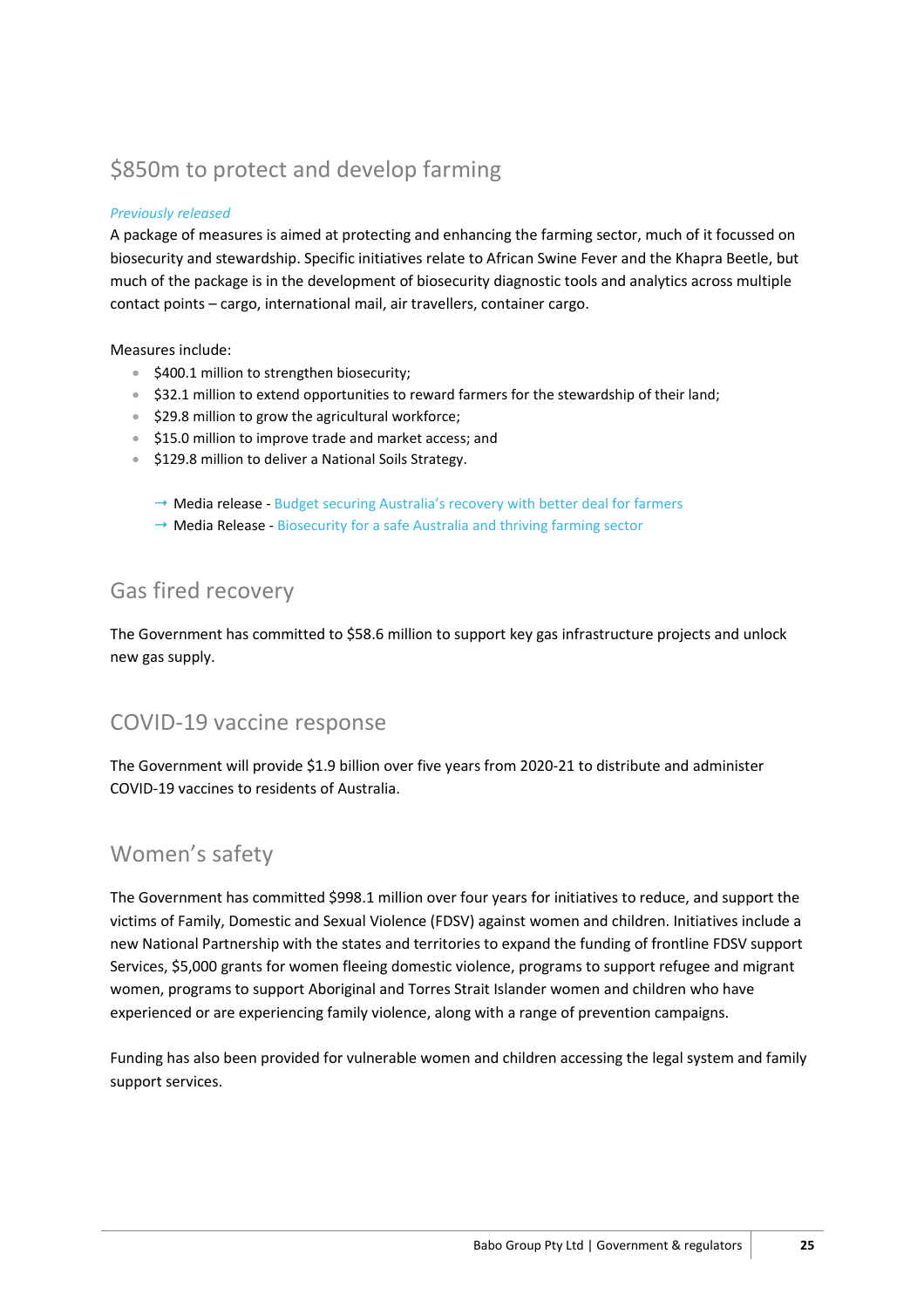

## Response to aged care

As previously announced, the Government has committed a \$17.7 billion whole-of-government response to the recommendations of the Royal Commission into Aged Care Quality and Safety to improve safety and quality and the availability of aged care services. This includes:

- \$6.5 billion will be spent over four years to release 80,000 additional home care packages over two years from 2021-22 – bringing the total number to 275,598 by June 2023.
- Just under \$700 million to improve access and infrastructure
- \$783 million to provide greater access to respite care services and payments to support carers
- \$272.5 million for dedicated face to face support services to navigate the aged care system
- \$365.7 million to support health care within aged care facilities
- \$200 million for a new rating system of aged care providers
- \$3.9 billion to increase front line care
- $\bullet$  \$3.2 billion to support aged care providers through a new Government-funded Basic Daily Fee supplement of \$10 per resident per day, while continuing the 30% increase in the homelessness and viability supplements
- $\bullet$  \$216.7 million to upskill the workforce and enhance nurse leadership and clinical skills through additional nursing scholarships and places in the *Aged Care Transition to Practice Program*

## Mental health and suicide prevention

The \$2 billion National Mental Health and Suicide Prevention Plan funds a range of initiatives including the enhancement and expansion of digital mental health services, universal aftercare for those who have made a suicide attempt, and a network of Head of Health adult mental health centres and satellites to provide coordinated multi-disciplinary care.

## Royal Commission into defence and veteran suicide

The Government has committed to \$174.2 million over two years from 2021-22 for a Royal Commission into Defence and Veteran Suicide.

## National Recovery and Resilience Agency established

A new national agency, the National Recovery and Resilience Agency will be created to support local communities during the relief and recovery phases following major disasters, and provide advice on policies and programs to mitigate the impact of future major disaster events. \$600m will be invested in a new program of disaster preparation and mitigation, managed by the new agency.

Media Release - Helping Communities Rebuild And Recover From Natural Disasters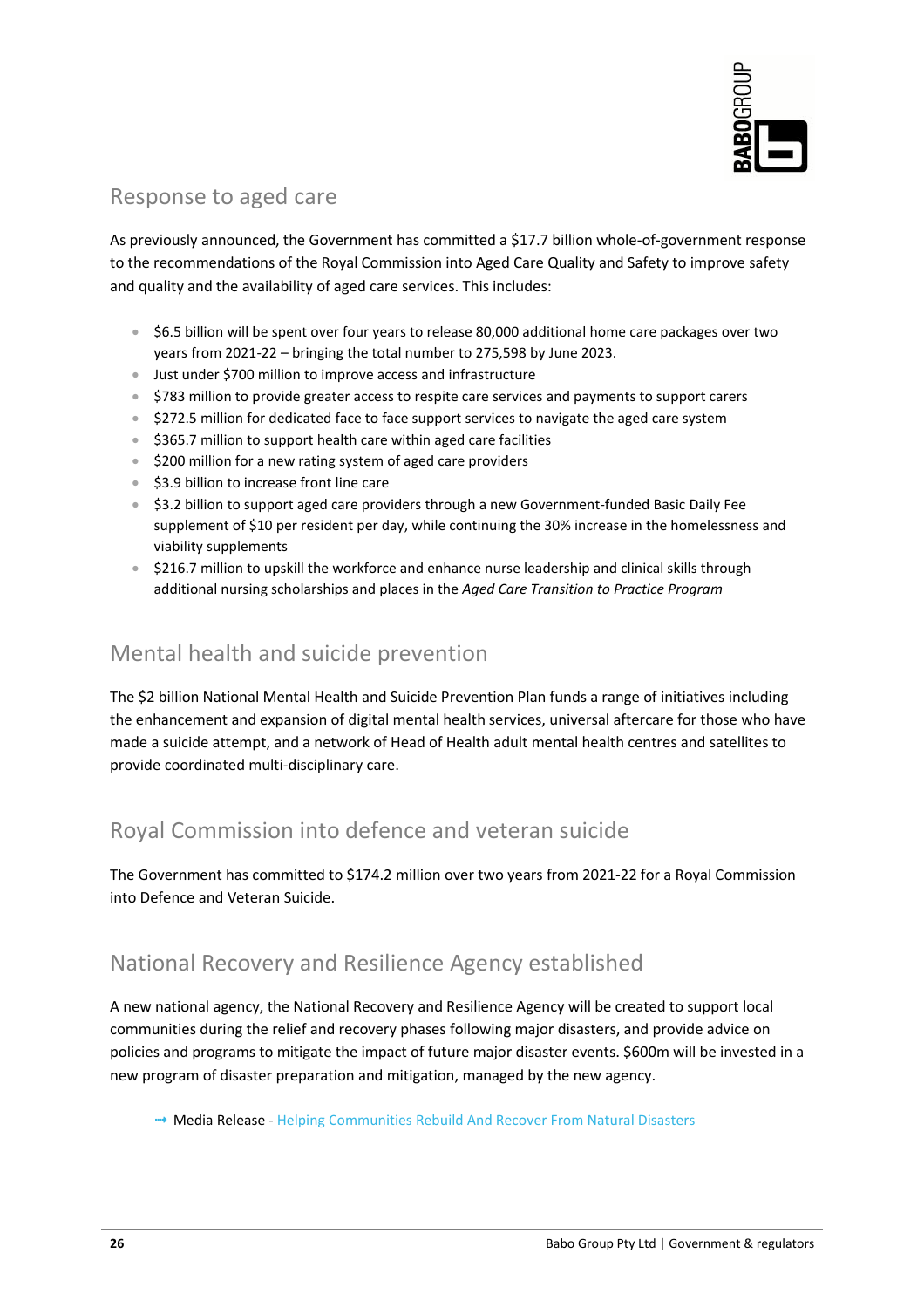# **Other**

## Roads & building projects

'Shovel ready' projects are high on the Government's agenda.

#### **New South Wales**

Key projects to be funded include:

- Roads
	- \$2.03 billion for the Great Western Highway Upgrade Katoomba to Lithgow Construction of East and West Sections
	- \$400 million for the Princes Highway Corridor Jervis Bay Road to Sussex Inlet Road Stage 1
	- \$240 million for the Mount Ousley Interchange
	- \$100 million for the Princes Highway Corridor Jervis Bay Road Intersection
	- \$87.5 million for M5 Motorway Moorebank Avenue-Hume Highway Intersection Upgrade
	- **\$52.8 million for Manns Road Intersection Upgrades at Narara Creek Road and Stockyard Place;** and
	- \$48 million for Pacific Highway Harrington Road Intersection Upgrade, Coopernook.
- Infrastructure
	- \$66 million Newcastle airport upgrade to widen the runway to accommodate longer range domestic and international passenger services. The upgrade is expected to complete in 2023. More.

#### **Victoria**

Key projects to be funded include:

- $\bullet$  \$2 billion for initial investment in a new Melbourne Intermodal Terminal;
- An additional \$307 million for the Pakenham Roads Upgrade;
- An additional \$203.4 million for the Monash Roads Upgrade;
- An additional \$20 million for the Green Triangle and \$15 million for the Melbourne to Mildura Roads of Strategic Importance corridors;
- An additional \$56.8 million for the Hall Road Upgrade;
- An additional \$30.4 million for the Western Port Highway Upgrade;
- \$17.5 million for the Dairy Supply Chain Road Upgrades; and
- $\bullet$  \$10 million for the Mallacoota-Genoa Road Upgrade.

#### **Queensland**

Key projects to be funded include:

- $\bullet$  \$400 million for the Inland Freight Route (Mungindi to Charters Towers) Upgrades
- An additional \$400 million for Bruce Highway Upgrades
- \$240 million for the Cairns Western Arterial Road Duplication
- \* \$178.1 million for the Gold Coast Rail Line Capacity Improvement (Kuraby to Beenleigh) Preconstruction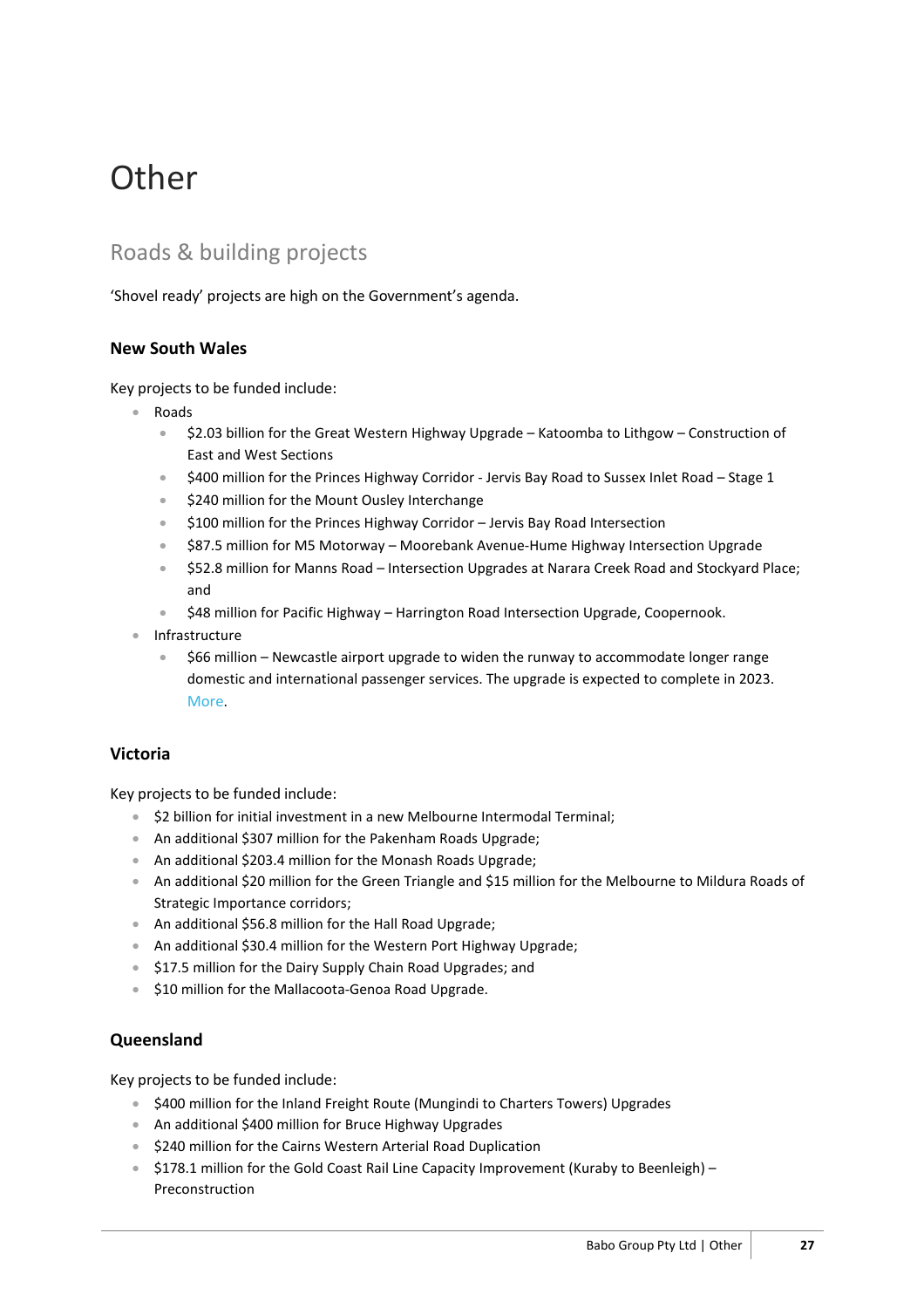

- \$160 million for the Mooloolah River Interchange Upgrade (Packages 1 and 2)
- An additional \$126.6 million for Gold Coast Light Rail Stage 3
- \$35.3 million for the Maryborough-Hervey Bay Road and Pialba-Burrum Heads Road Intersection Upgrade; and
- $\bullet$  \$10 million for the Caboolture Bribie Island Road (Hickey Road-King John Creek) Upgrade.

#### **Northern Territory**

New projects to be funded include:

- $\bullet$  \$300k Development Study for a Proposed Tennant Creek Multimodal Facility and Rail Terminal
- \$150m Northern Territory National Network Highway Upgrades (Phase 2)
- \$173.6m Northern Territory Gas Industry Roads Upgrades

#### **South Australia**

Key projects to be funded include:

- $\bullet$  \$2.6 billion allocation of funding for the North-South Corridor Darlington to Anzac Highway;
- \$161.6 million for the Truro Bypass;
- \$148 million for the Augusta Highway Duplication Stage 2;
- An additional \$64 million for the Strzelecki Track Upgrade Sealing;
- An additional \$60 million for the Gawler Rail Line Electrification;
- \$48 million for the Heysen Tunnel Refit and Upgrade Stage 2
- An additional \$27.6 million for the Overpass at Port Wakefield and Township Duplication;
- **532 million for the Kangaroo Island Road Safety and Bushfire Resilience Package, and**
- \$22.5 million for the Marion Road and Sir Donald Bradman Drive Intersection Upgrade

#### **Tasmania**

Key projects to be funded include:

- \$80 million for the Tasmanian Roads Package Bass Highway Safety and Freight Efficiency Upgrades Package – Future Priorities;
- \$48 million for the Algona Road Grade Separated Interchange and Duplication of the Kingston Bypass;
- \$44 million for the Rokeby Road South Arm Road Upgrades;
- $\bullet$  \$37.8 million for the Midland Highway Upgrade Campbell Town North (Campbell Town to Epping Forest);
- **\$36.4 million for the Midland Highway Upgrade Oatlands (Jericho to South of York Plains);**
- \$35.7 million for the Midland Highway Upgrade Ross (Mona Vale Road to Campbell Town);
- An additional \$24 million for the Port of Burnie Shiploader Upgrade; and
- \$13.2 million for the Huon Link Road.

#### **Western Australia**

Key projects to be funded include:

 \$347.5 million for METRONET: Hamilton Street-Wharf Street Grade Separations and Elevation of Associated Stations, including Queens Park Station and Cannington Station and an enhanced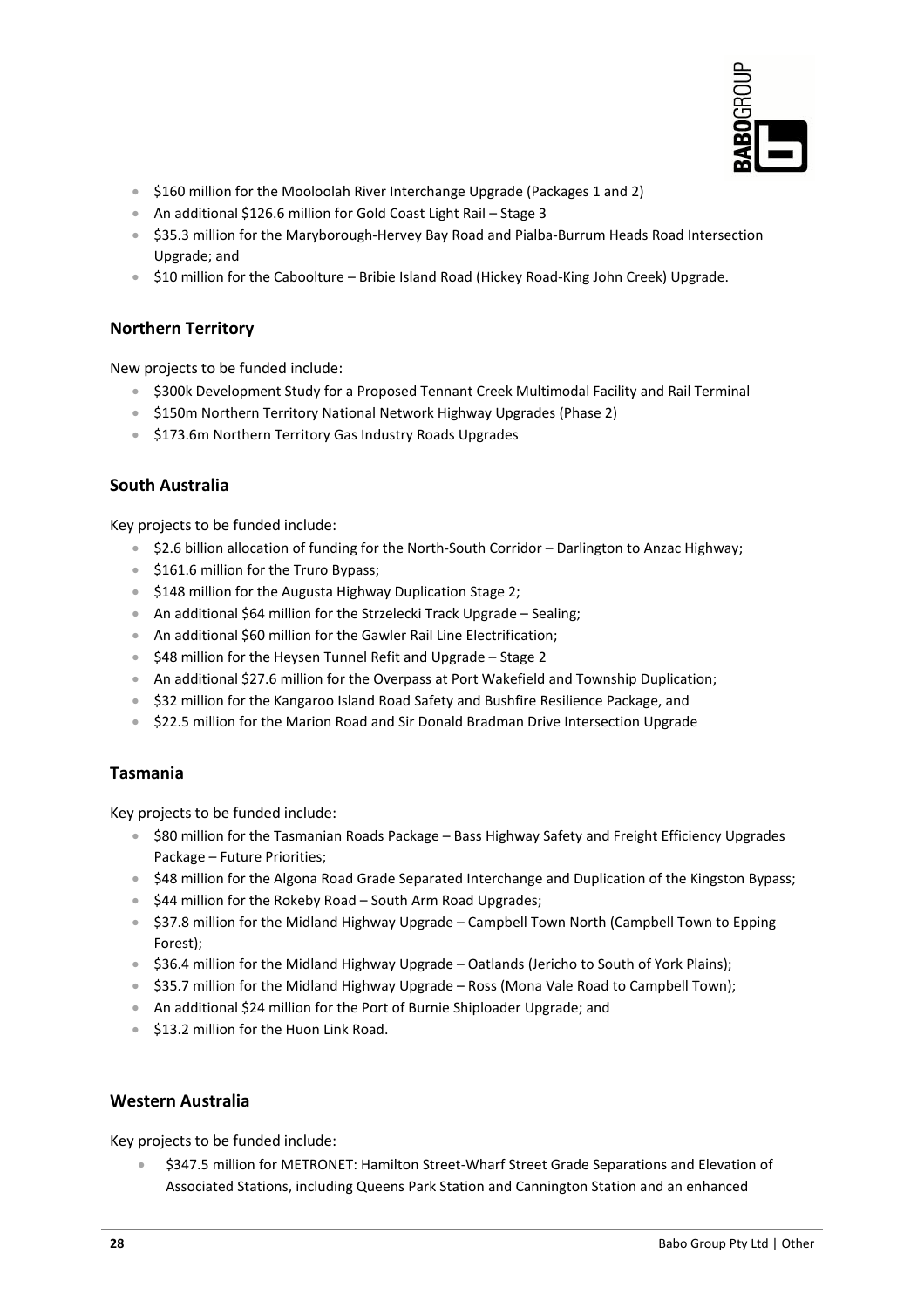METRONET Byford Rail Extension project, with new grade separated rail crossing at Armadale Road and an elevated station at Armadale

- $\bullet$  \$200 million for the Great Eastern Highway Upgrades Coates Gully, Walgoolan to Southern Cross and Ghooli to Benari
- $\bullet$  \$160 million for the WA Agricultural Supply Chain Improvements Package 1
- $\bullet$  \$112.5 million for the Reid Highway Altone Road and Daviot Road-Drumpellier Drive Gradeseparated intersections
- \$85 million for the Perth Airport Precinct Northern Access
- $\bullet$  \$64 million for the Toodyay Road Upgrade Dryandra to Toodyay
- **\$55 million for the Mandurah Estuary Bridge Duplication, and**
- $\bullet$  \$31.5 million towards the METRONET High Capacity Signalling project

#### **ACT**

New projects to be funded include:

- **\$2.5m Beltana Road Improvements**
- **\$132.5m Canberra Light Rail Stage 2A**
- $\bullet$  \$26.5m William Hovell Drive Duplication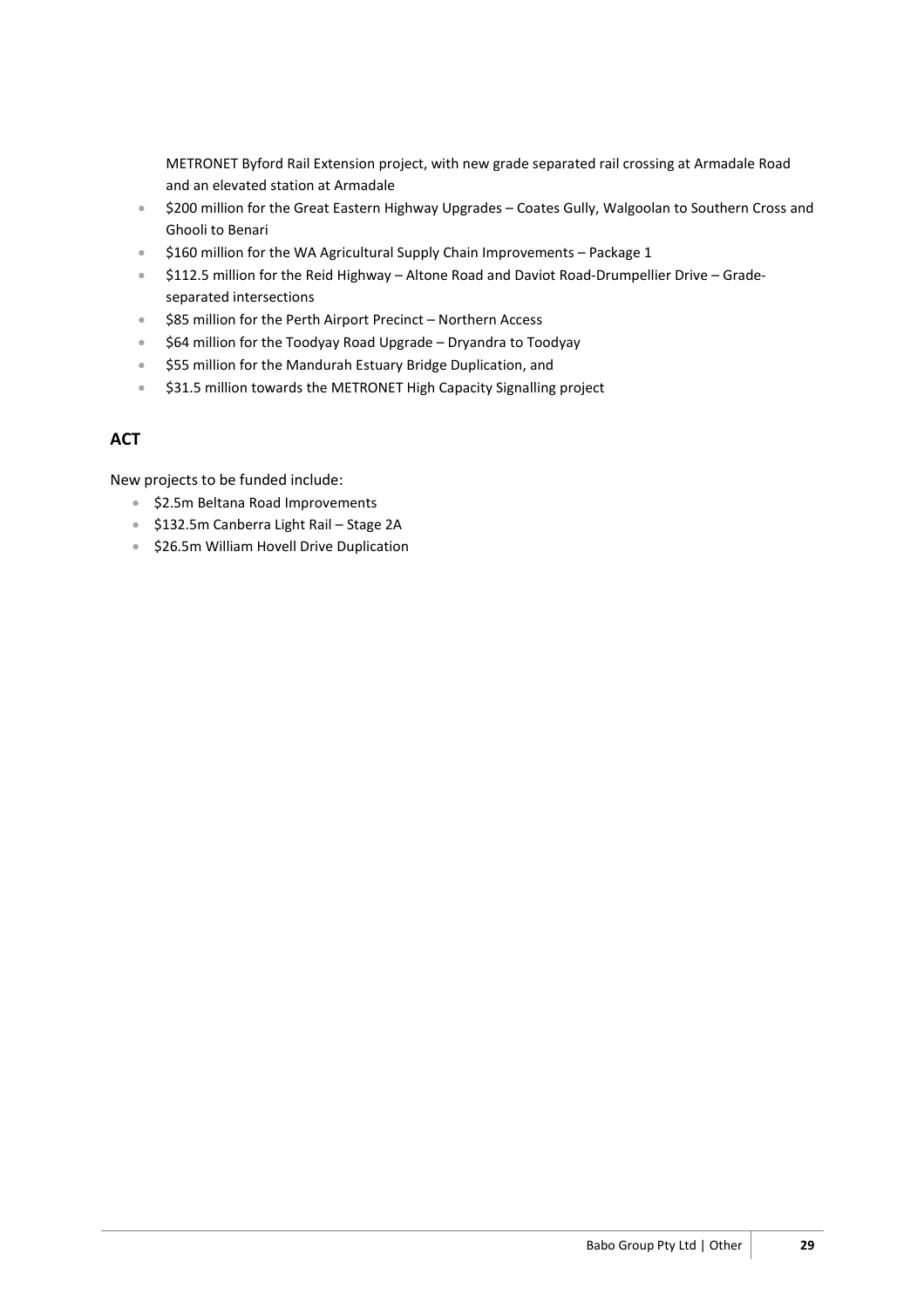

# The economy

In his Budget speech, the Treasurer stated "Australia is coming back" with unemployment lower than pre pandemic levels (5.6%).

**Unemployment rate** 



The deficit, thanks in part to surging iron ore prices, is lower than anticipated in the 2020-21 Federal Budget at \$161 billion in 2020-21, a \$52.7 billion improvement to estimates. The underlying cash balance is expected to be a deficit of \$106.6 billion in 2021-22 and continue to improve over the forward estimates to a deficit of \$57 billion in 2024-25. While the deficit is large, it did its job.

Real GDP grew strongly over the latter half of 2020, marking the first time on record when Australia has experienced two consecutive quarters of economic growth above 3% - output is expected to have exceeded its pre-pandemic level in the March quarter of 2021.

Real GDP is forecast to grow by 1.25% in 2020-21, by 4.25% in 2021-22 and 2.5% in 2022-23. After falling by 2.5% in 2020, real GDP is expected to grow by 5.25% in 2021, and by 2.75% in 2022.



#### **Key budget assumptions**

A population-wide vaccination program is likely to be in place by the end of 2021.

- During 2021, localised outbreaks of COVID-19 are assumed to occur but are effectively contained.
- General social distancing restrictions and hygiene practices will continue until medical advice recommends removing them.
- No extended or sustained state border restrictions in place over the forecast period.
- A gradual return of temporary and permanent migrants from mid-2022. Small phased programs for international students will commence in late 2021 and gradually increase from 2022. The rate of international arrivals will continue to be constrained by state and territory quarantine caps over 2021 and the first half of 2022, with the exception of passengers from Safe Travel Zones.